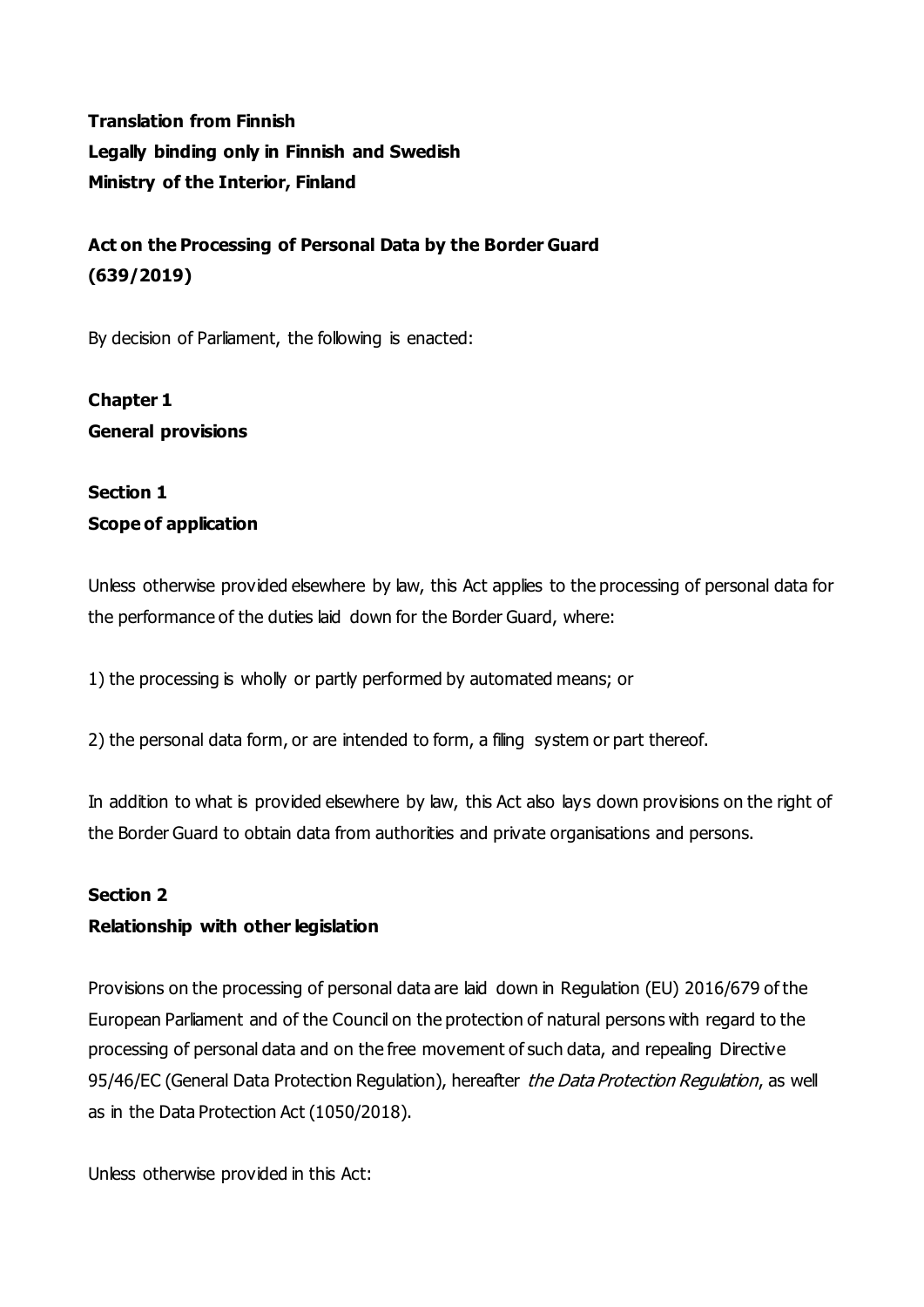1) the Act on the Processing of Personal Data in Criminal Matters and in Connection with Maintaining National Security (1054/2018), hereafter the Criminal Matters Personal Data Act, applies to the processing of personal data for the purpose of preventing, detecting and investigating offences, referring them for consideration of charges, safeguarding against threats to public security and preventing such threats, protecting national security, and in military administration of justice;

2) the provisions on the openness of government activities apply to the right of access to data and to other disclosure of personal data contained in a filing system of a public authority.

### **Section 3**

# **Principles to be complied in the processing of personal data and prohibition of discrimination**

The processing of personal data shall comply with the principle of proportionality, the principle of minimum intervention, the principle of intended purpose and the requirement of respect for fundamental and human rights laid down in chapter 2 of the Border Guard Act.

The processing of personal data shall not, without an acceptable reason, be based on a person's age, gender, origin, nationality, place of residence, language, religion, conviction, opinion, political activity, trade union activity, family relationships, state of health, disability, sexual orientation, or other reason related to that person.

#### **Section 4**

### **Processing of data belonging to special categories of personal data**

The Border Guard may process data belonging to special categories of personal data only if the processing is strictly necessary for the purpose of the processing.

**Section 5 Definitions**

In this this Act: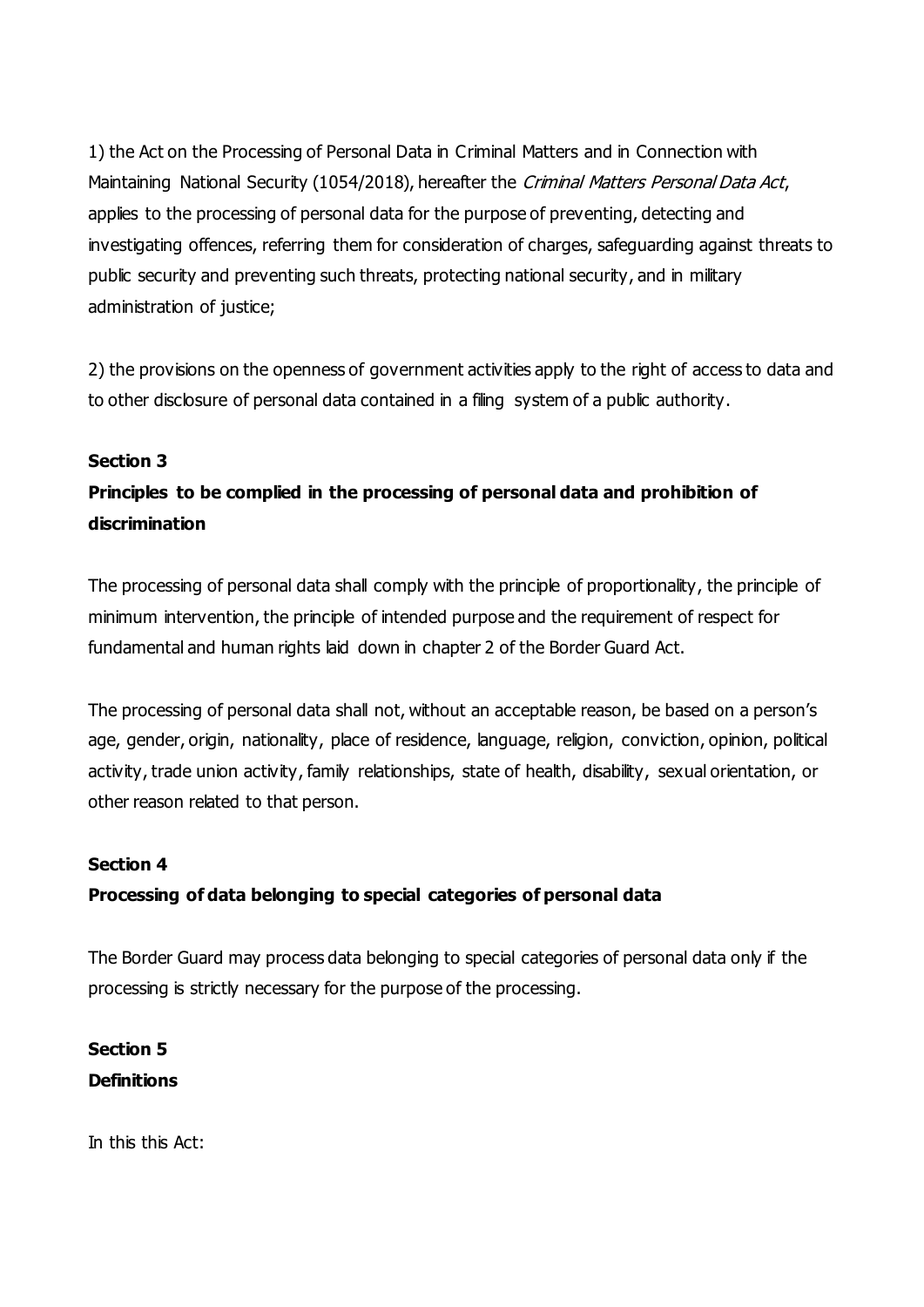1) *maintenance of border security* means the measures taken in Finland and abroad to prevent breaches of provisions on crossing the national or external border;

2) *maintaining order along the border* means implementing and supervising compliance with provisions on the national border and border crossing points and provisions on international cooperation between border authorities;

3) Schengen Borders Code means Regulation (EC) 2016/399 of the European Parliament and of the Council establishing a Community Code on the rules governing the movement of persons across borders;

4) *legislative basis for the Schengen Information System* means Regulation (EC) No 1987/2006 of the European Parliament and of the Council on the establishment, operation and use of the second generation Schengen Information System (SIS II), Council Decision 2007/533/JHA on the establishment, operation and use of the second generation Schengen Information System (SIS II), and Regulation (EC) No 1986/2006 of the European Parliament and of the Council regarding access to the Second Generation Schengen Information System (SIS II) by the services in the Member States responsible for issuing vehicle registration certificates;

5) *Europol Regulation* means Regulation (EU) 2016/794 of the European Parliament and of the Council on the European Union Agency for Law Enforcement Cooperation (Europol) and replacing and repealing Council Decisions 2009/371/JHA, 2009/934/JHA, 2009/935/JHA, 2009/936/JHA and 2009/968/JHA.

# **Chapter 2**

**Processing of personal data**

## **Section 6**

## **Processing of basic personal data**

The Border Guard may process the following basic personal data for the purposes laid down in sections 7, 8, 10, 12, 13 and 15:

1) names;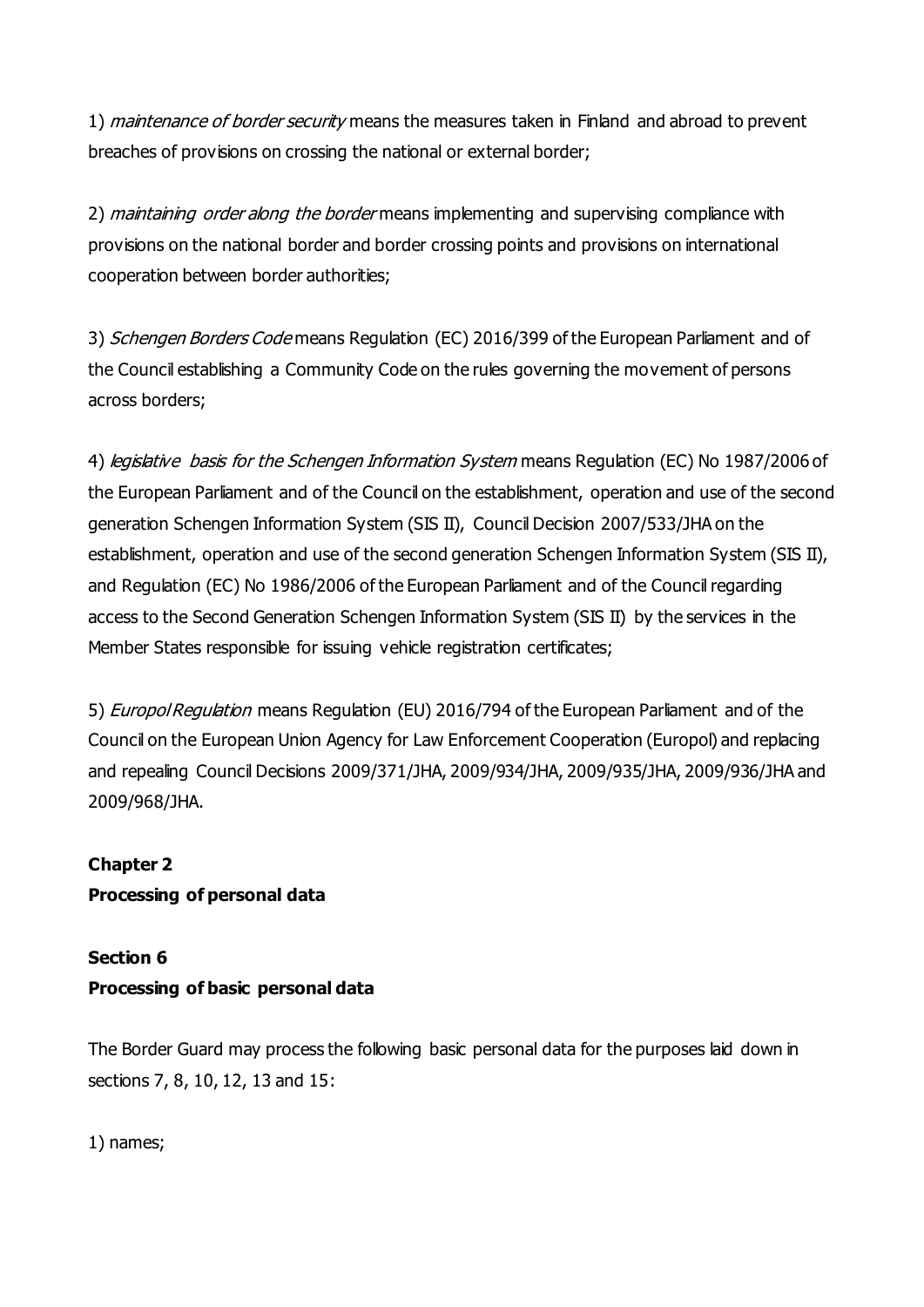2) personal identity code;

3) gender;

4) date and place of birth;

5) citizenship or lack of citizenship and nationality;

6) native language;

7) communication language;

8) civil status;

9) domicile and place of residence;

10) occupation and education;

11) information on conscription and service;

12) contact details;

13) information in the documentation necessary to establish identity;

14) customer number issued by the authorities;

15) travel document information and other information concerning border-crossing;

16) in the case of foreign nationals, the names, citizenship, nationality and contact details of the parents;

17) information on the person's death or declaration of death;

18) information on guardianship, declaration of bankruptcy or imposition of a business prohibition.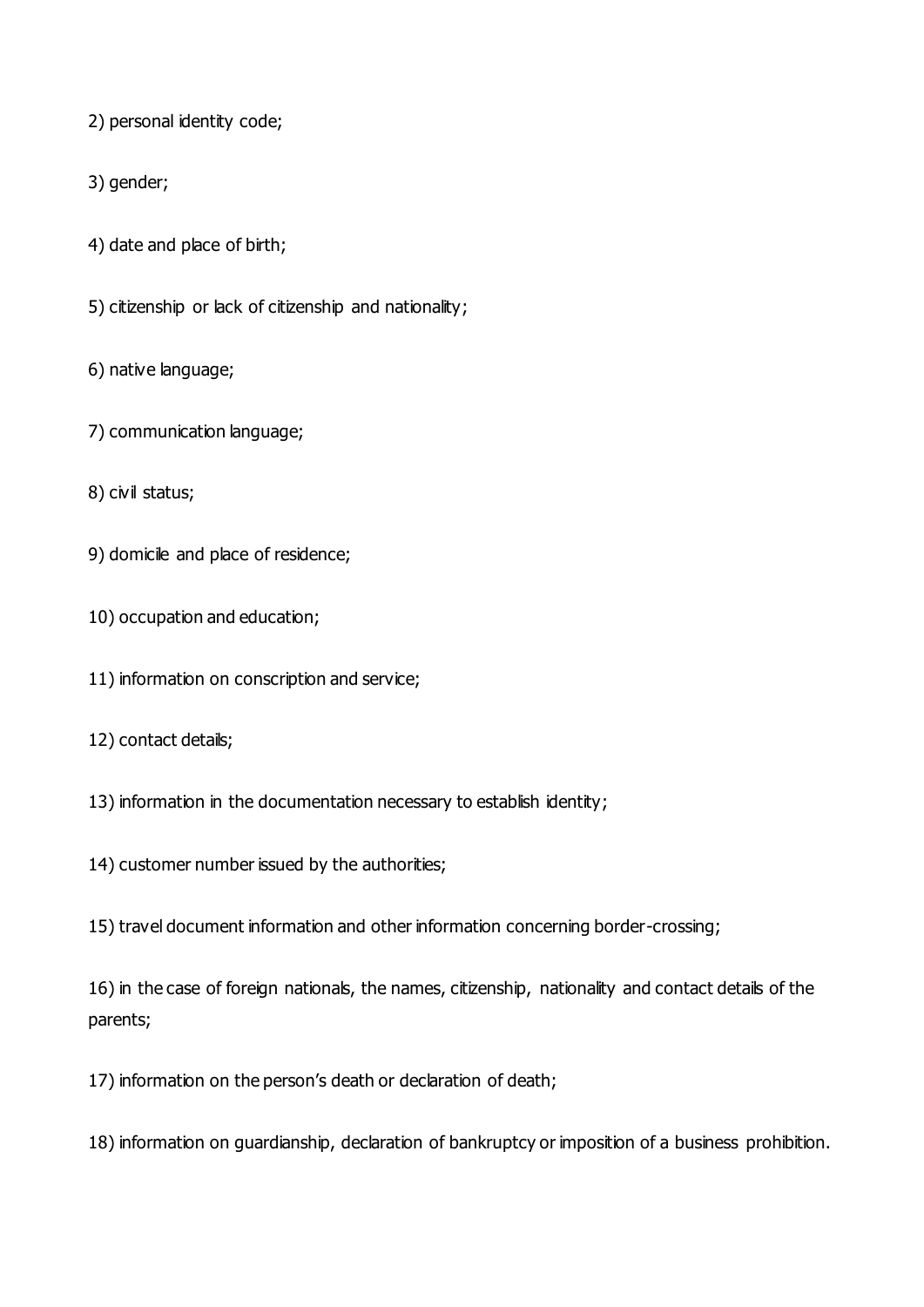#### **Section 7**

# **Processing of personal data in border control and to maintain border security and order along the border**

The Border Guard may process personal data to carry out border control laid down in the Schengen Borders Code, to maintain border security and order along the border and to conduct an investigation referred to in section 27 of the Border Guard Act.

In performing a duty referred to in subsection 1, the Border Guard may, in addition to the basic personal data referred to in section 6, also process the following personal data:

1) specifications, descriptions and classifications relating to Border Guard duties, actions or operations;

2) the information referred to in Annex II of the Schengen Borders Code;

3) the recordings of the technical monitoring referred to in section 29 of the Border Guard Act;

4) information on the movements and location of persons and vehicles in the vicinity of the border and on passengers and crew in cross-border passenger transport;

5) information for imposing a financial penalty on a carrier;

6) information for handling a matter relating to a border zone permit and a border crossing permit;

7) border zone notifications and other notifications submitted to the Border Guard;

8) information on the operation and composition of the border control authorities of other states and the border situation in Finland and in the European Union;

9) personal identifying characteristics to establish identity, including facial images;

10) information for the purpose of safeguarding the safety of a person who is the subject of an action or the occupational safety of an official, concerning the person's state of health and its monitoring or the treatment of his or her condition and concerning the danger presented by or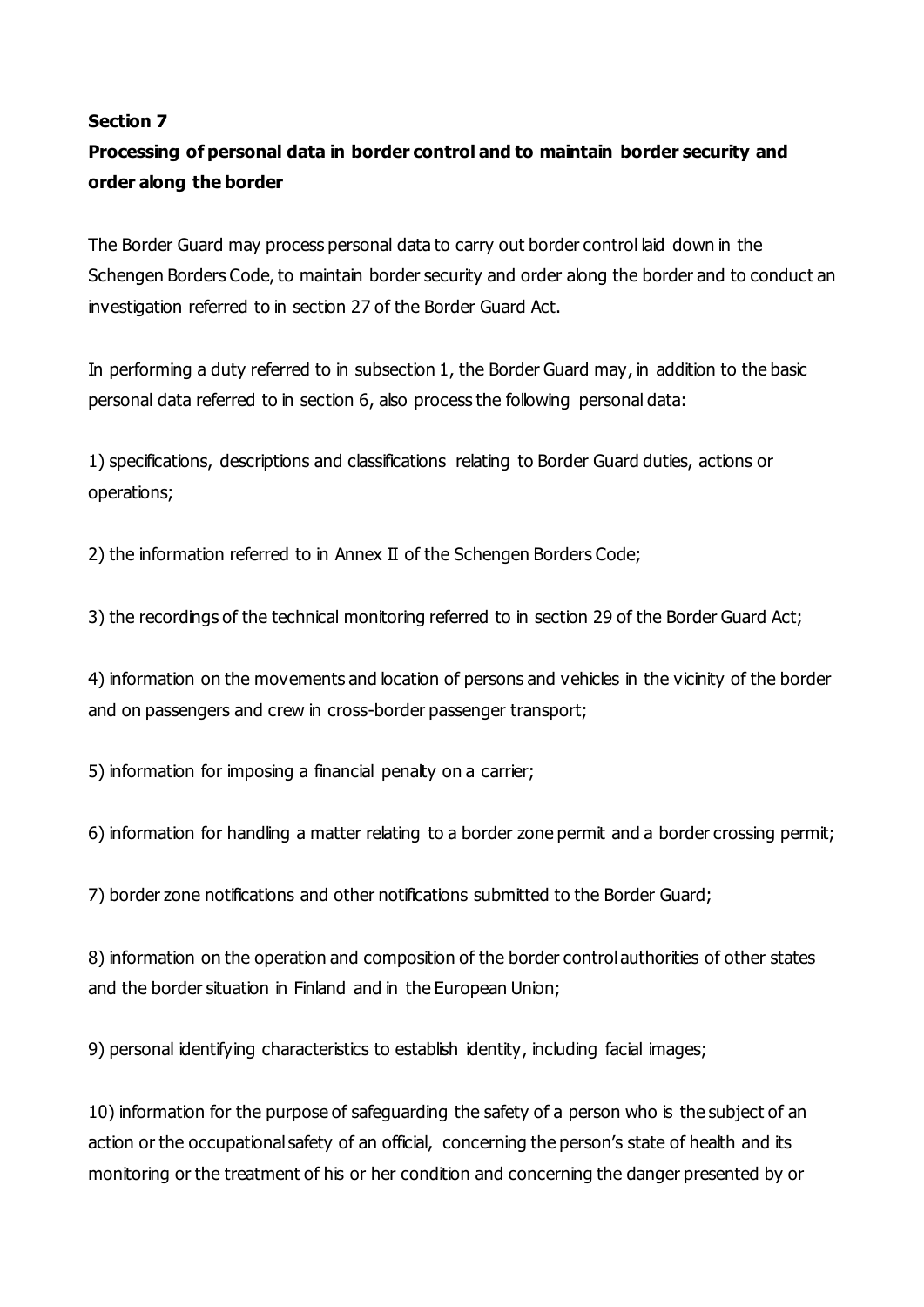unpredictability of the subject or the person; and information that describes or is intended to describe a criminal act, punishment or other consequence of an offence.

## **Section 8**

# **Processing of personal data for the purpose of investigating offences and maintaining public order and security**

The Border Guard may process personal data for the purpose of performing a duty relating to investigating an offence or referring a case for consideration of charges and for maintaining public order and security.

It is further required that the personal data referred to in subsection 1 concern a person who is:

1) suspected of an offence or complicity in an offence;

2) younger than 15 years of age and suspected of a criminal act;

3) a subject of a criminal investigation or an action by the Border Guard;

4) reporting an offence or is an injured party;

5) a witness;

6) a victim;

7) some other source of information relating to the duty.

The data received in connection with the performance of the duties of the Border Guard shall be destroyed immediately after it is established that the information is not needed for the processing purposes referred to in subsection 1 or section 16, subsection 1.

### **Section 9**

**Contents of personal data that are processed for the purpose of investigating offences and maintaining public order and security**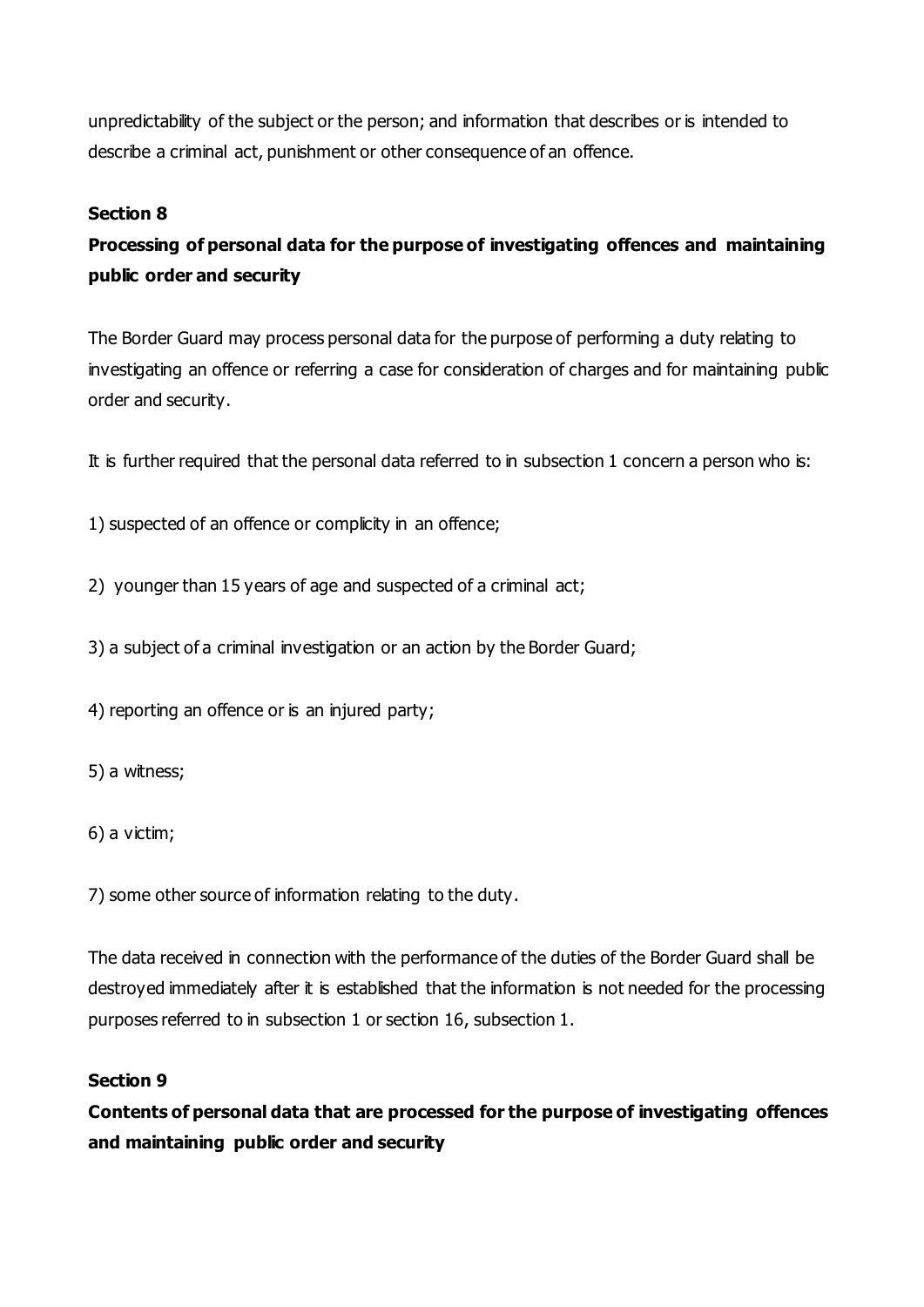In addition to the basic personal data referred to in section 6, the Border Guard may also process the following personal data concerning the persons referred to in section 8:

1) specifications, descriptions and classifications relating to Border Guard duties, actions or operations;

2) personal identifying characteristics to establish identity, including fingerprints, handprints and footprints, handwriting, voice and odour samples, DNA profiles, facial images and other biometric data;

3) information for the purpose of safeguarding the safety of a person who is the subject of an action or the occupational safety of an official, concerning the person's state of health and its monitoring or the treatment of his or her condition and concerning the danger presented by or unpredictability of the subject or the person; and information that describes or is intended to describe a criminal act, punishment or other consequence of an offence;

4) identification information on a decision by the prosecutor or court and information on whether the person was convicted, his or her charges or punishment waived, or charges dismissed, ruled inadmissible or dropped; and information on whether the decision is final.

### **Section 10**

### **Processing of personal data for the purpose of preventing and detecting offences**

The Border Guard may process personal data for the purpose of performing duties relating to the prevention and detection of offences.

It is further required that the personal data referred to in subsection 1 concern persons:

1) in respect of whom there are reasonable grounds to believe that they have committed, or have an intention to commit, an offence for which the most severe punishment provided by law is imprisonment;

2) who are in contact with a person referred to in paragraph 1 or seen with such a person and the contacts or meetings can be assumed to have a link with the offence due to their regularity or the circumstances or behaviour of the person; or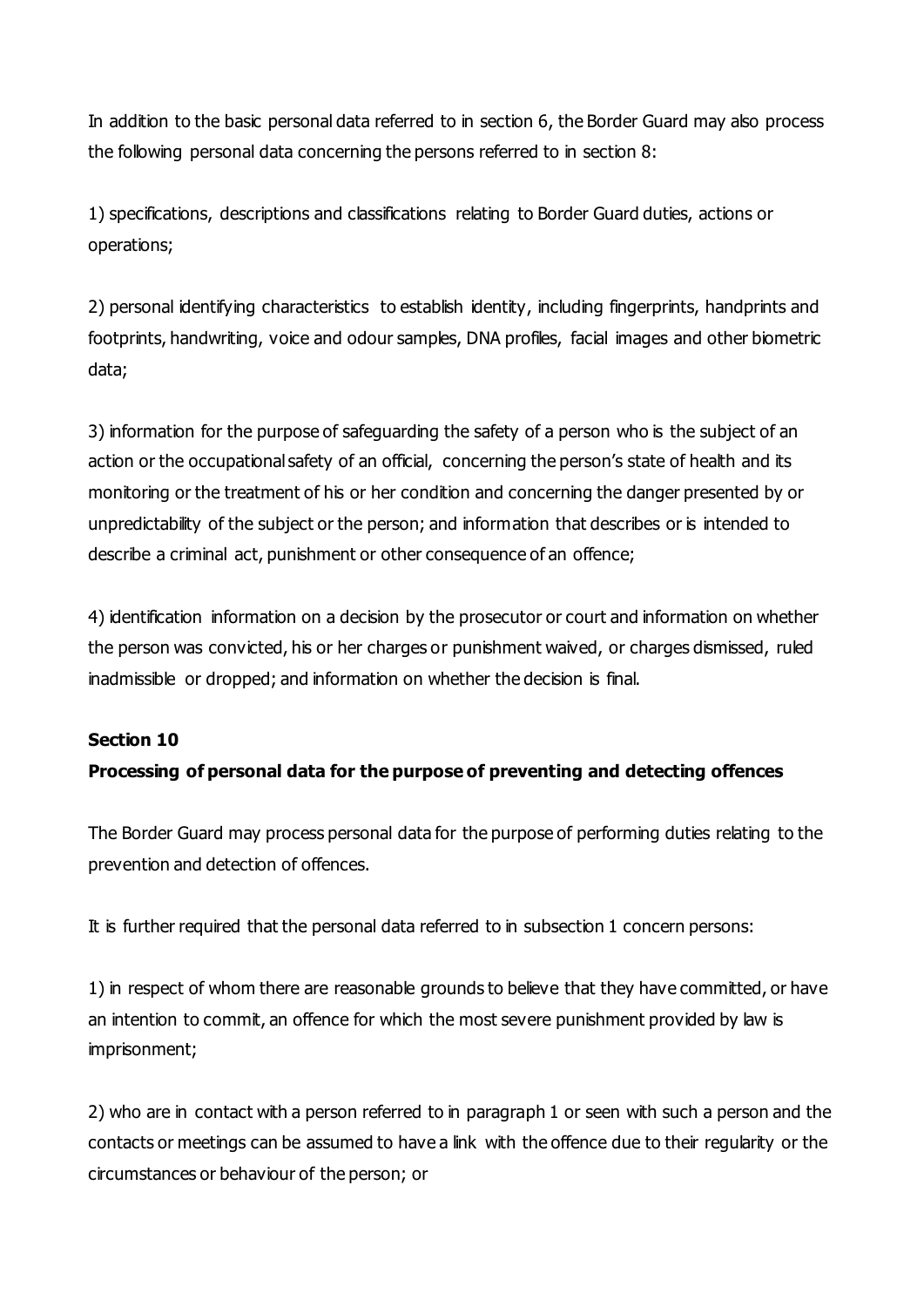3) who are subjects of the surveillance referred to in section 21 of the Act on Crime Prevention by the Border Guard (108/2018) or other action by the Border Guard.

The Border Guard may also process the data referred to in subsection 1 concerning a witness, a victim and an injured party of an offence and persons reporting an offence or other observation if this is essential for the prevention or detection of an offence.

The decision to commence the processing of personal data connected to a crime analysis required for the prevention and detection of offences is taken by the controller or some other administrative unit assigned by the controller to carry out this duty.

In addition, the Border Guard may process information on observations made by border guards and information reported to the Border Guard regarding incidents or persons that, based on the circumstances or on the behaviour of the person, can reasonably be believed to be connected with criminal activity.

The data received in connection with the performance of the duties of the Border Guard shall be destroyed immediately after it is established that the information is not needed for the processing purposes referred to in subsection 1 or section 16, subsection 1.

### **Section 11**

# **Contents of personal data that are processed for the purpose of prevention and detection of offences**

In addition to the basic personal data referred to in section 6, the Border Guard may also process the following personal data concerning the persons referred to in section 10:

1) specifications, descriptions and classifications relating to Border Guard duties, actions or operations;

2) details concerning the person's connections, lifestyle, financial situation, hobbies, and other interests;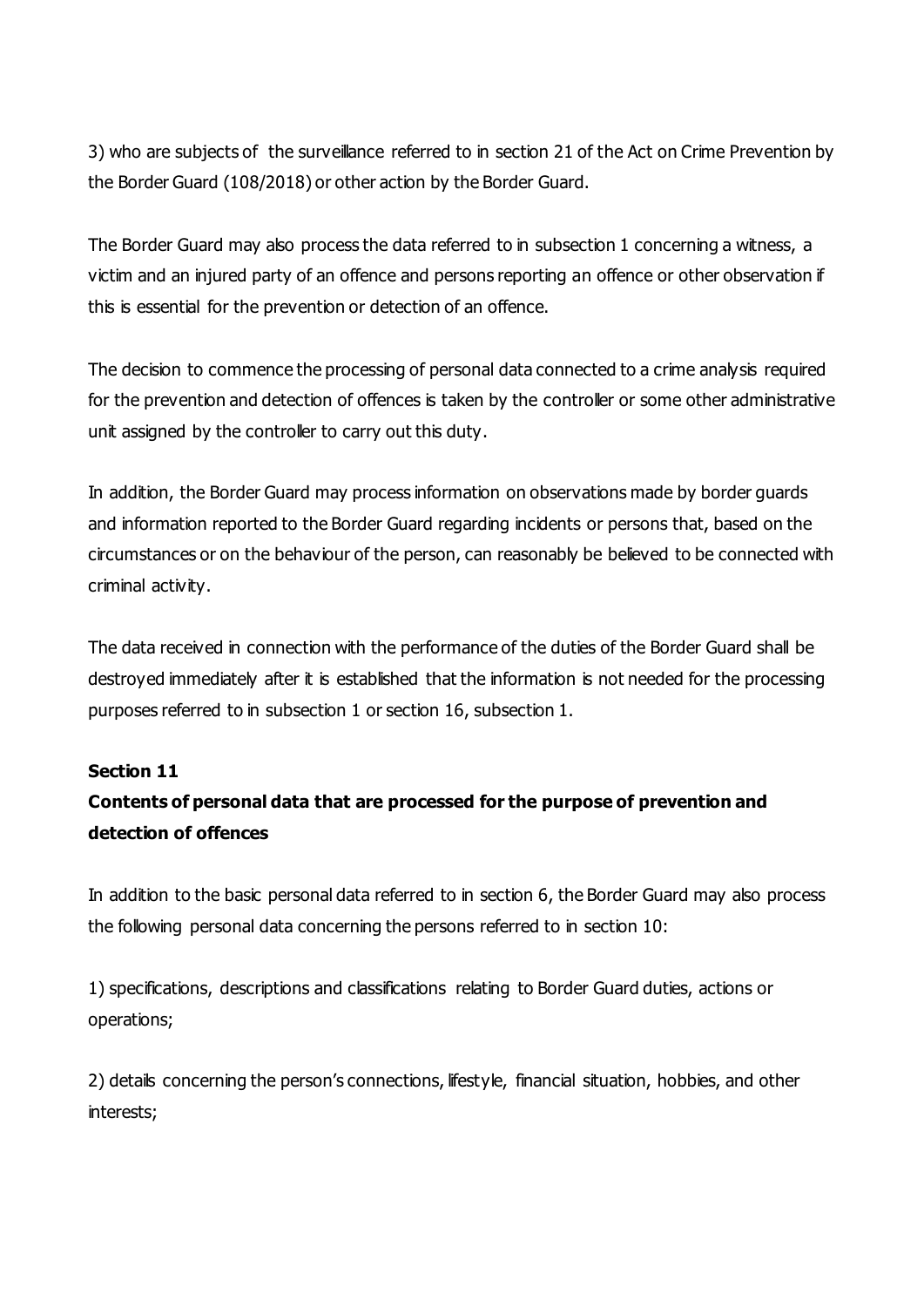3) personal identifying characteristics to establish identity, including voice samples, facial images and other biometric data;

4) information for the purpose of safeguarding the safety of a person who is the subject of an action or the occupational safety of an official, concerning the person's state of health and its monitoring or the treatment of his or her condition and concerning the danger presented by or unpredictability of the subject or the person; and information that describes or is intended to describe a criminal act, punishment or other consequence of an offence.

Where possible, an assessment of the reliability of the data provider or data source and the accuracy of the data shall be appended to the personal data obtained.

### **Section 12**

### **Processing of data of covert human intelligence sources**

In addition to the basic personal data referred to in section 6 of this Act, the Border Guard may also process the following personal data concerning the persons specified in section 36 of the Act on Crime Prevention by the Border Guard:

1) information on the use and surveillance of covert human intelligence sources;

2) main contents of the information provided by a covert human intelligence source.

#### **Section 13**

### **Processing of personal data in military administration of justice**

The Border Guard may process personal data to perform a duty relating to the criminal investigation or military discipline procedure (*military administration of justice*) referred to in section 31, subsection 3 of the Act on the Administration of the Border Guard (577/2005).

It is further required that the data referred to in subsection 1 are connected to a person who is or has been subject to criminal investigation or coercive measures or who acts as an informant, witness, injured party or other person to be heard.

#### **Section 14**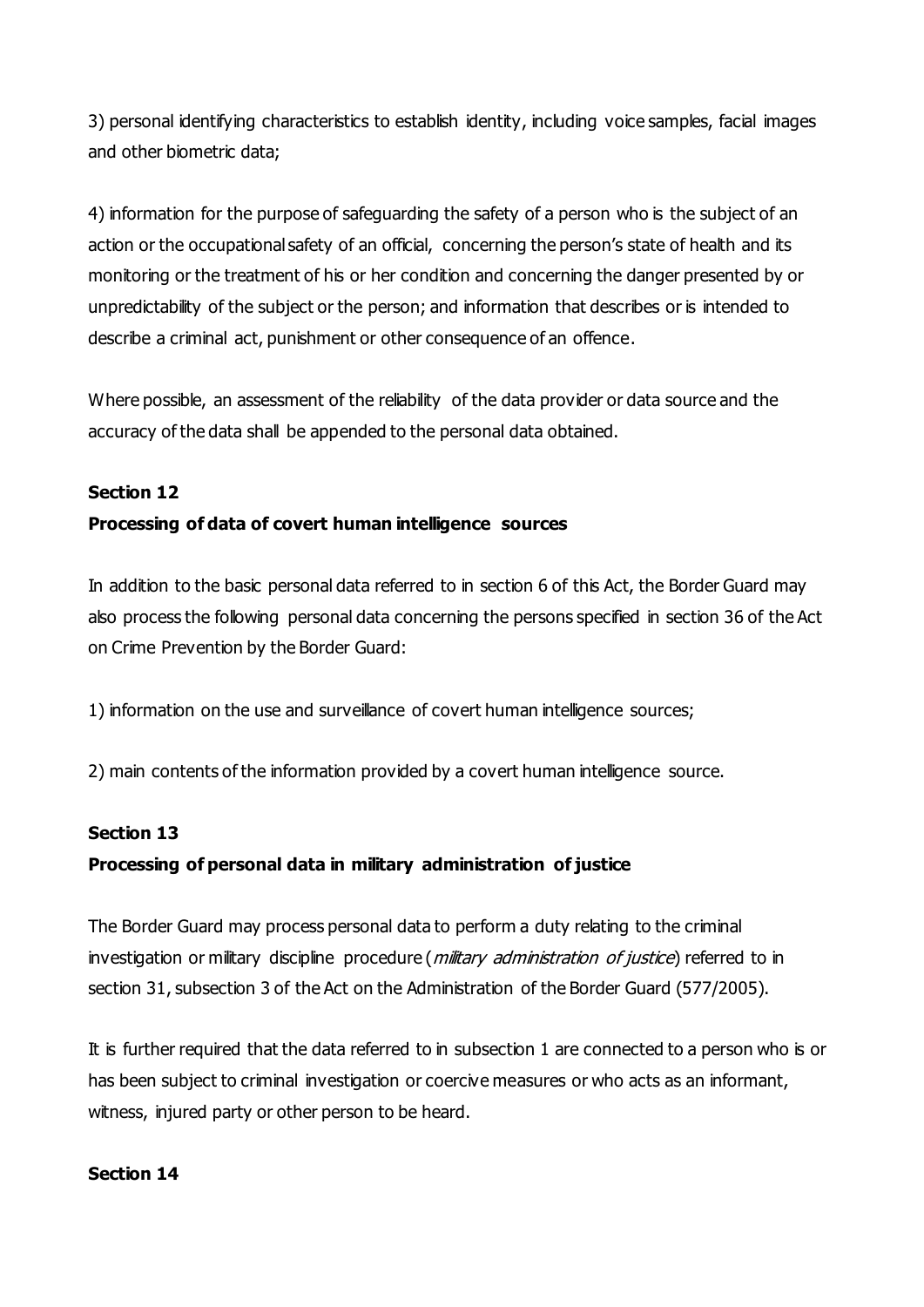## **Contents of the personal data processed in military administration of justice**

In addition to the basic personal data referred to in section 6, the Border Guard may also process the following personal data concerning the persons specified in section 13:

1) specification, descriptions and classifications relating to Border Guard duties, actions or operations;

2) personal identifying characteristics to establish identity, including voice samples and facial images;

3) information for the purpose of safeguarding the safety of a person who is the subject of an action or the occupational safety of an official, concerning the person's state of health and its monitoring or the treatment of his or her condition and concerning the danger presented by or unpredictability of the subject or the person; and information that describes or is intended to describe a criminal act, punishment or other consequence of an offence;

4) information on military discipline decisions and on matters considered by the prosecutor and the court as military court cases, information on the service of and request for a review of a decision or a sentence and information on the enforcement of the sanction;

5) information concerning the supervision of the military discipline procedure.

### **Section 15**

## **Processing of personal data in other statutory duties of the Border Guard**

The Border Guard may process personal data to perform its statutory duties relating to surveillance, customs, search, rescue and emergency medical care and other statutory duties of the Border Guard.

In addition to the basic personal data referred to in section 6, the Border Guard may also process the following personal data when performing the duties specified in subsection 1:

1) specifications, descriptions and classifications relating to Border Guard duties, actions or operations;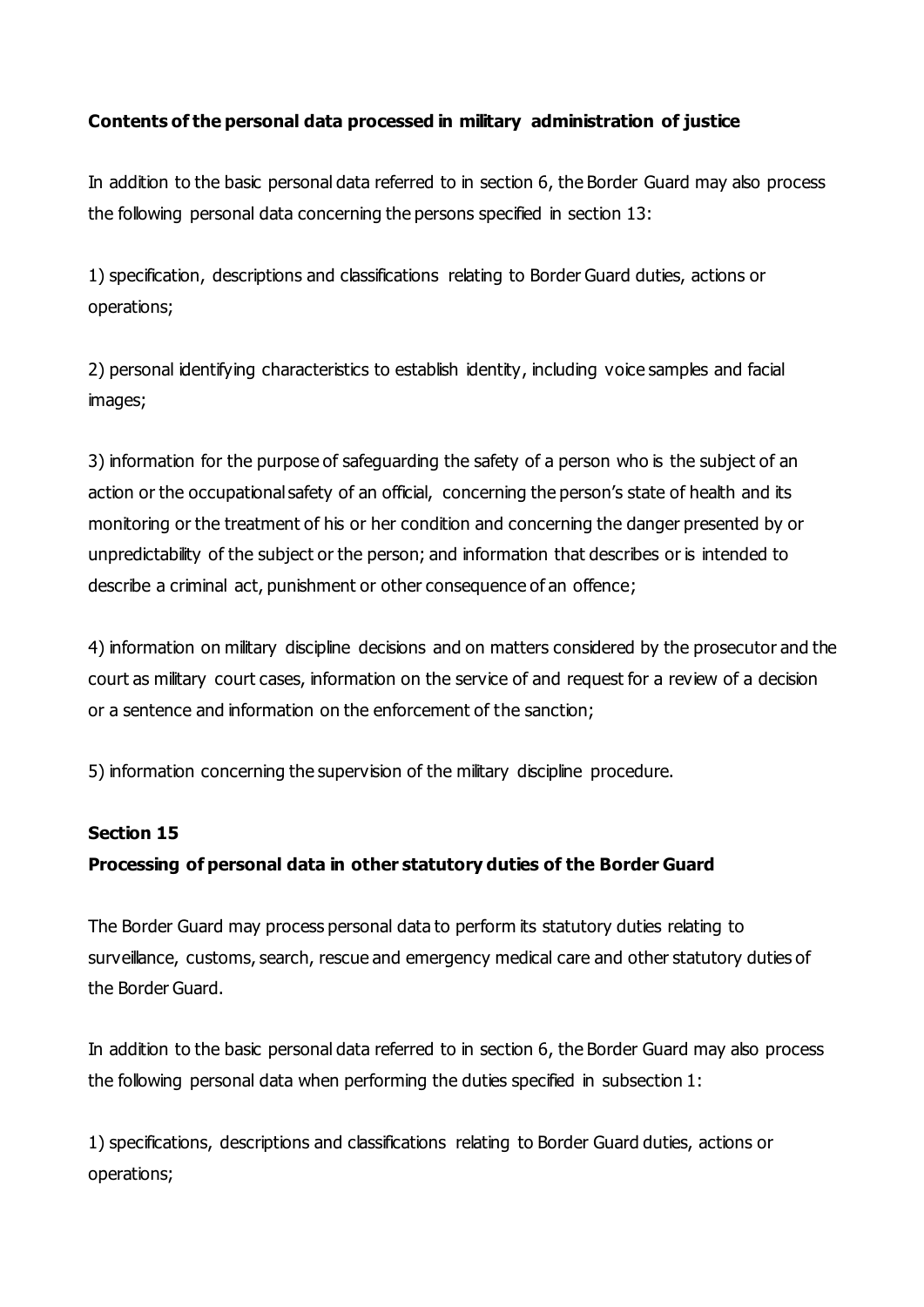2) information on maritime traffic and the location of vessels;

3) information on administrative sanctions;

4) information for the purpose of safeguarding the safety of a person who is the subject of an action or the occupational safety of an official concerning the person's state of health and its monitoring or the treatment of his or her condition and concerning the danger presented by or unpredictability of the subject or the person; and information that describes or is intended to describe a criminal act, punishment or other consequence of an offence.

## **Section 16**

## **Processing of personal data for purposes other than the initial purpose**

Unless otherwise provided elsewhere by law, the Border Guard may process the personal data referred to in sections 7–11 and 13–15 for the following purposes which are other than their initial purpose:

1) prevention or detection of an offence;

2) investigation of an offence for which the most severe punishment provided by law is imprisonment;

3) finding of wanted persons;

4) evidence in support of innocence;

5) prevention of a significant danger to life, health or liberty, or substantial damage to the environment or property, or a substantial financial loss;

6) protection of national security;

7) carrying out border control laid down in the Schengen Borders Code;

8) determination of the fitness for service and the planning and arrangement of service;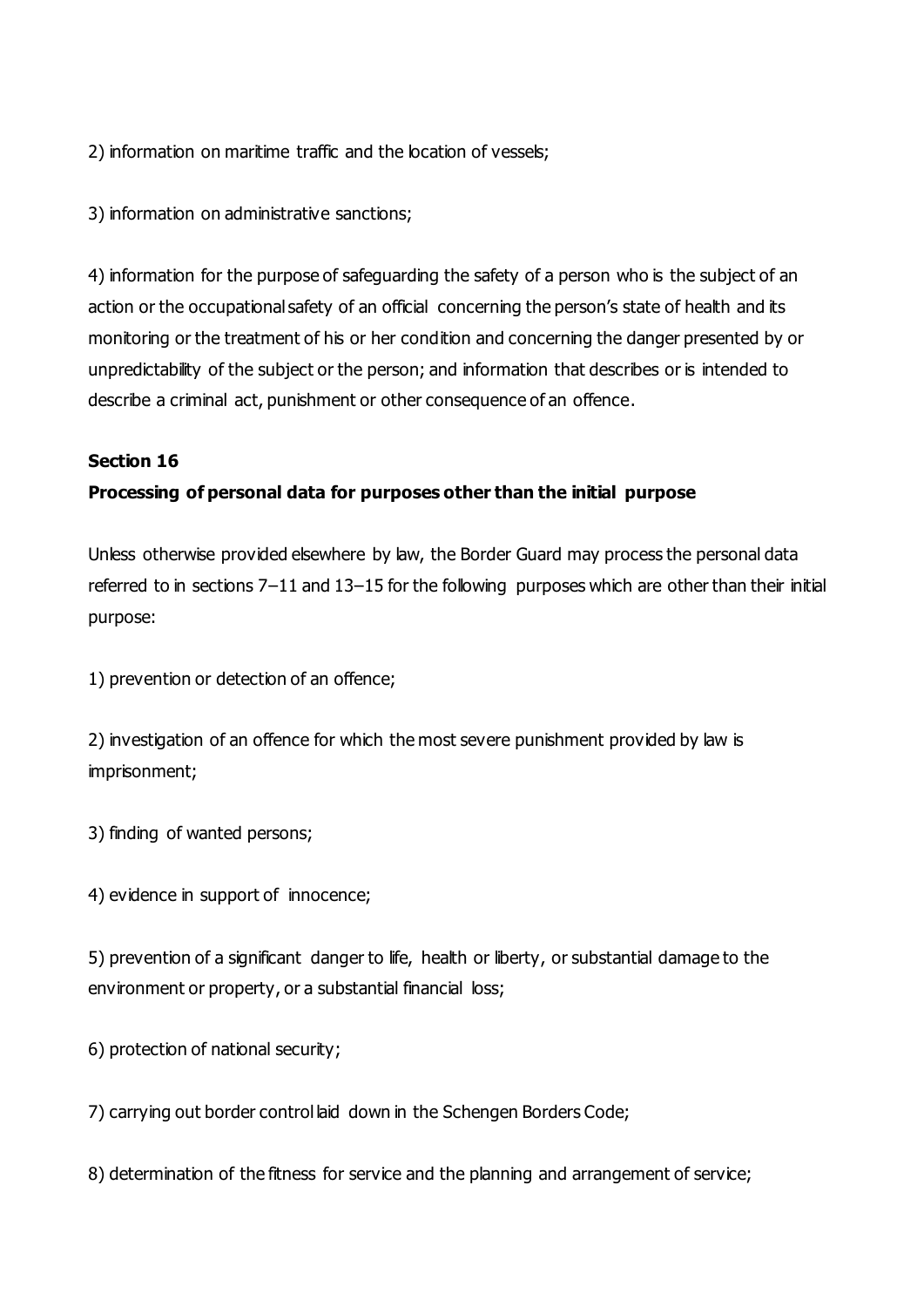9) placement in emergency conditions or preparedness;

10) military rank promotions or rewards;

11) establishing identity in the performance of a Border Guard action in which the establishment of identity is essential;

12) directing Border Guard operations.

Data in the filing system of the Border Guard may, notwithstanding secrecy provisions, also be processed in oversight of legality, analysis, planning and development activities. Such data may also be used in training activities if the data are essential for carrying out the training.

## **Section 17**

# **Processing of personal data for purposes other than the initial purpose in the consideration of permits and licences**

Unless otherwise provided elsewhere by law, the Border Guard may process the personal data referred to in sections 7–9 and 13–15 for purposes other than their initial purpose when deciding or issuing an opinion on the granting or validity of a permit or licence, if it has been laid down that a requirement for the granting or validity of the permit or licence is the applicant's or holder's reliability, suitability or other such attribute whose assessment requires information on the state of health, intoxicant use, criminal guilt, or violent behaviour of the applicant or holder.

# **Section 18 Controller**

The controller of the personal data referred to in this Act is the Border Guard Headquarters.

**Chapter 3 Right to obtain information**

**Section 19 Right to obtain information from public authorities**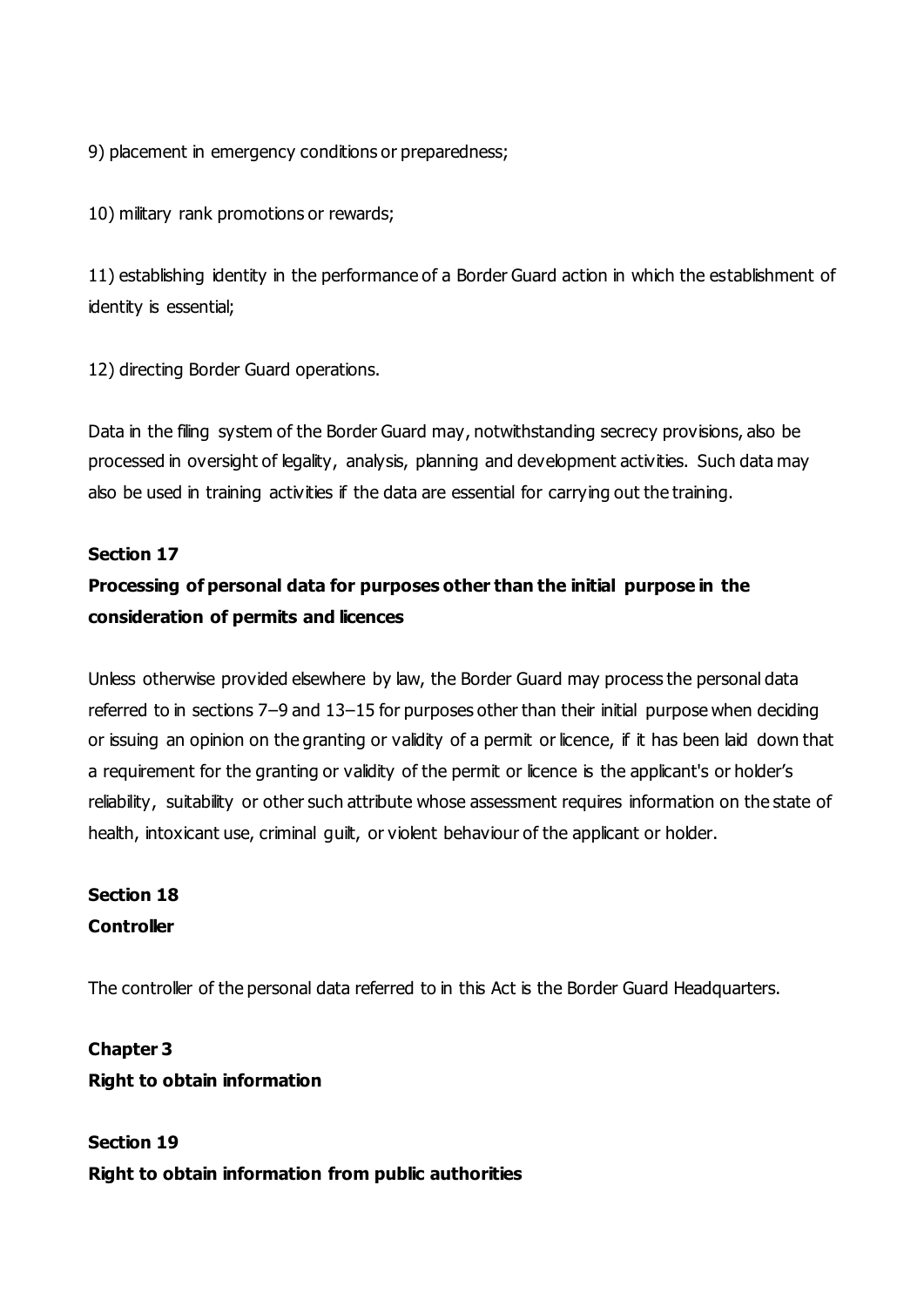Notwithstanding secrecy obligation, the Border Guard has the right to obtain any information and documents from a public authority, and a body or a person entrusted with a public service task that are necessary to carry out an official duty unless disclosure of such information or documents to the Border Guard or use of such information as evidence is prohibited or restricted by law.

The decision on obtaining confidential information is made by an official with the power of arrest unless otherwise agreed upon with the party who disclosed the information.

### **Section 20**

### **Right to obtain information from a private organisation or person**

At the request of a border guard with the power of arrest, the Border Guard has the right to obtain information for the purpose of preventing, detecting or investigating an offence investigated by the Border Guard, notwithstanding business, banking or insurance secrecy binding on members, auditors, managing directors, board members and employees of an organisation. The Border Guard has the same right to obtain information needed in an investigation referred to in section 27 of the Border Guard Act if an important public or private interest so requires.

In individual cases and on request of an official with the power of arrest, the Border Guard has the right to obtain from a telecommunications operator and a corporate or association subscriber contact information on a network address that is not listed in a public directory or data identifying a network address or terminal equipment to perform a Border Guard duty. Similarly, the Border Guard has the right to obtain postal address information from organisations engaged in postal services.

For licence administration purposes, the Border Guard has the right to obtain information from private organisations and persons as provided in section 19.

## **Section 21 Conditional fine**

The Border Guard may obligate a party to disclose the information referred to in section 20 within a reasonable time if the information is necessary to prevent or investigate an offence investigated by the Border Guard. The Border Guard may impose a conditional fine to enforce compliance with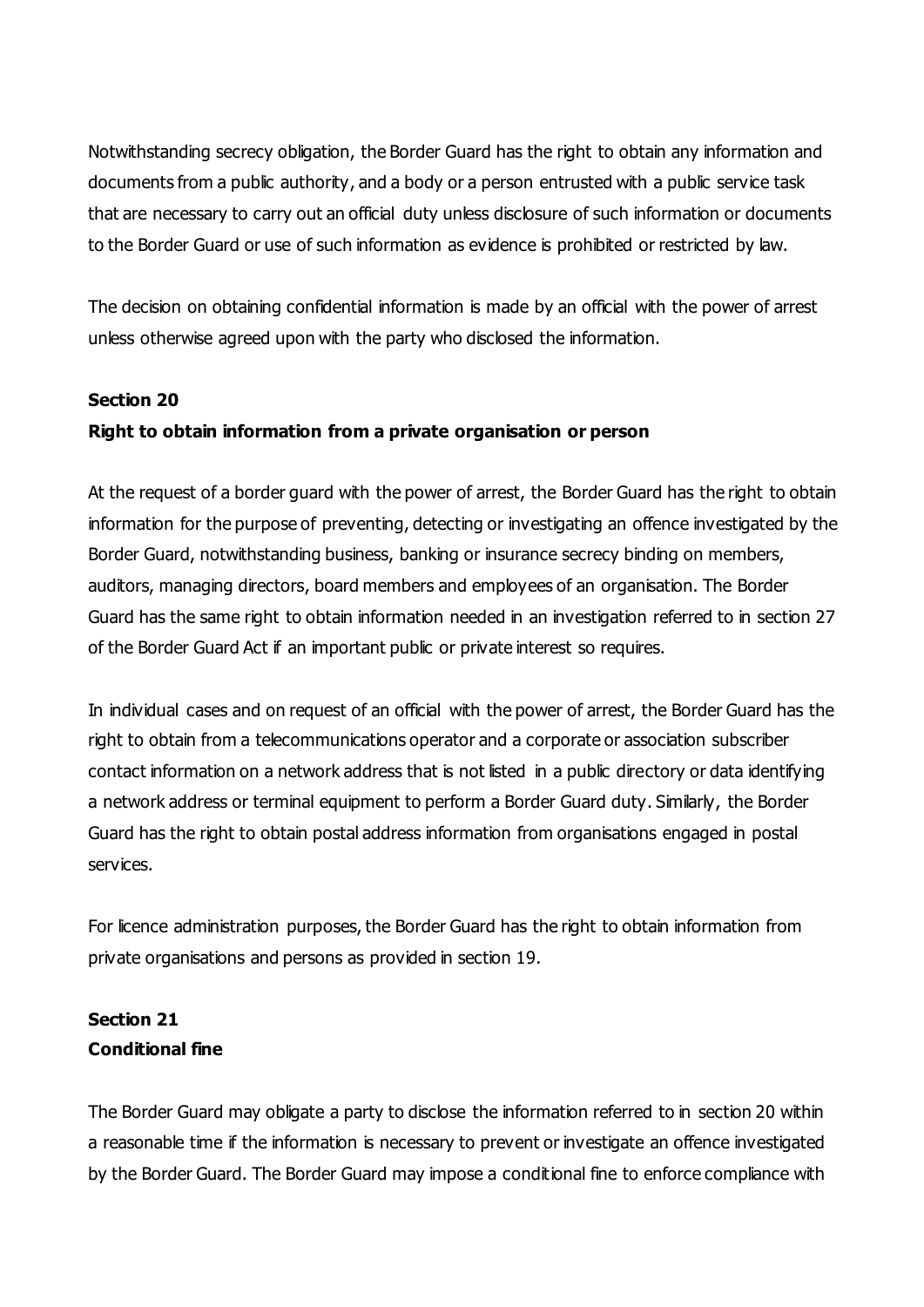this duty. The decision to impose a conditional fine shall be complied with regardless of any request for a review concerning the decision. However, a conditional fine may not be imposed if there is reason to suspect the party in question of an offence and the material requested is related to a matter subject to suspicion of an offence. In other respects, the provisions on conditional fines are laid down in the Act on Conditional Fines (1113/1990).

#### **Section 22**

## **Right to obtain information contained in certain registers and information systems**

Notwithstanding secrecy provisions, the Border Guard has the right, in addition to what is laid down elsewhere by law, to obtain information as follows for the purpose of carrying out its duties:

1) from maritime authorities and vessel traffic service providers, information on maritime traffic, its surveillance and the location of vessels from the maritime surveillance information systems, the ship reporting system, the port traffic information systems and other vessel traffic information systems to perform the surveillance duty at sea laid down for the Border Guard;

2) from aviation, fishing, maritime, environmental and rescue authorities and from the police, Customs and the Defence Forces, information on vehicles, traffic, operational preparedness of the authorities and their alerting for the purposes of the maintenance of border security, rescue duties or for the performance of the surveillance duty at sea or on the land border laid down for the Border Guard;

3) from the emergency response centre data system, information to ensure a person's own safety or the occupational safety of a Border Guard official in connection with the performance of a statutory duty of the Border Guard;

4) from the register of fines referred to in the Act on the Enforcement of Fines (672/2002), information relating to offences and criminal sanctions for border management, criminal investigation, other investigation, a rescue duty, a task referred to in the Act on the Security of Certain Ships and Associated Port Facilities and on Monitoring Maritime Security (485/2004) and to impose a financial penalty on a carrier and an oil discharge fee;

5) from judicial administration authorities, information on wanted persons; from the decision notification system referred to in the Act on the National Information System of the Judicial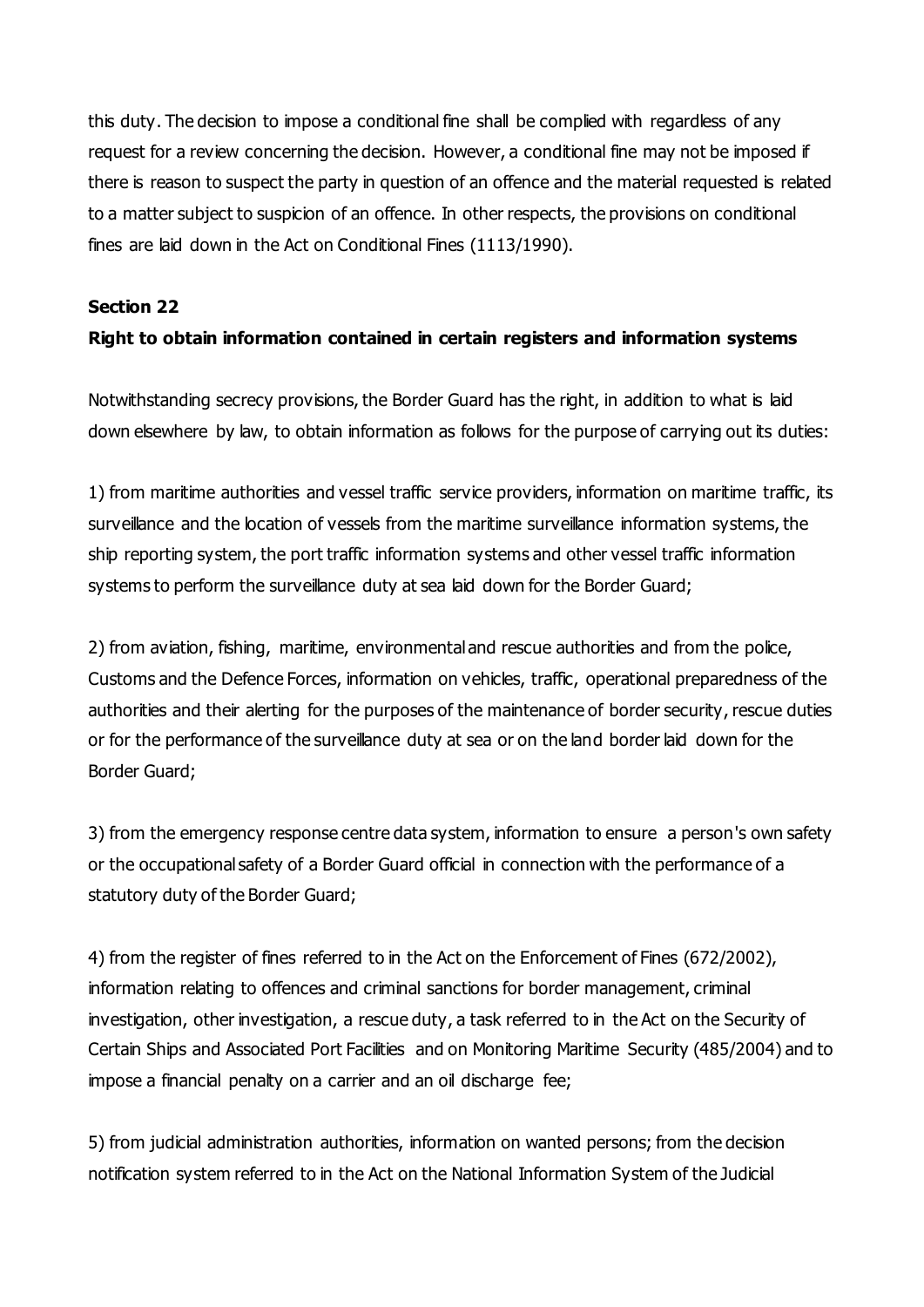Administration (372/2010), information on decisions issued in criminal matters and their finality; and from the national record and case management system, information regarding criminal matters that are or have been pending at the prosecution service or courts of law;

6) from the information systems of the Ministry for Foreign Affairs, information on members of the staff of diplomatic and consular missions representing their sending state in Finland, bodies of international organisations in Finland and international bodies in similar positions and members of their families and persons privately employed by them, for the purposes of the maintenance of border security, criminal investigation and other investigation and for the performance of duties laid down for the Border Guard in the Aliens Act;

7) from the surveillance information system referred to in section 29 of the Act on the Sanction System and Surveillance of Common Fisheries Policy (1188/2014), information for fishing supervision, waterway transport surveillance, border management, criminal investigation, other investigation, a rescue duty, a task referred to in the Act on the Security of Certain Ships and Associated Port Facilities and on Monitoring Maritime Security and to impose a financial penalty on a carrier;

8) from an authority requesting executive assistance, information necessary to provide the executive assistance;

9) from organisations and corporations, information on passengers and personnel of a vehicle for a task to be carried out in the cooperation referred to in the Act on Cooperation between the Police, Customs and the Border Guard (687/2009); provisions on the right to obtain information from air carriers' passenger name records are laid down in the Act on the Use of Air Carriers' Passenger Name Record Data in the Prevention of Terrorist Offences and Serious Crime (657/2019).

### **Section 23**

### **Disclosure of data from other authorities to the Border Guard by depositing online**

The Border Guard may authorise the following authorities to disclose data by depositing them online in its filing system:

1) judicial administration authorities, the Criminal Sanctions Agency and the Legal Register Centre;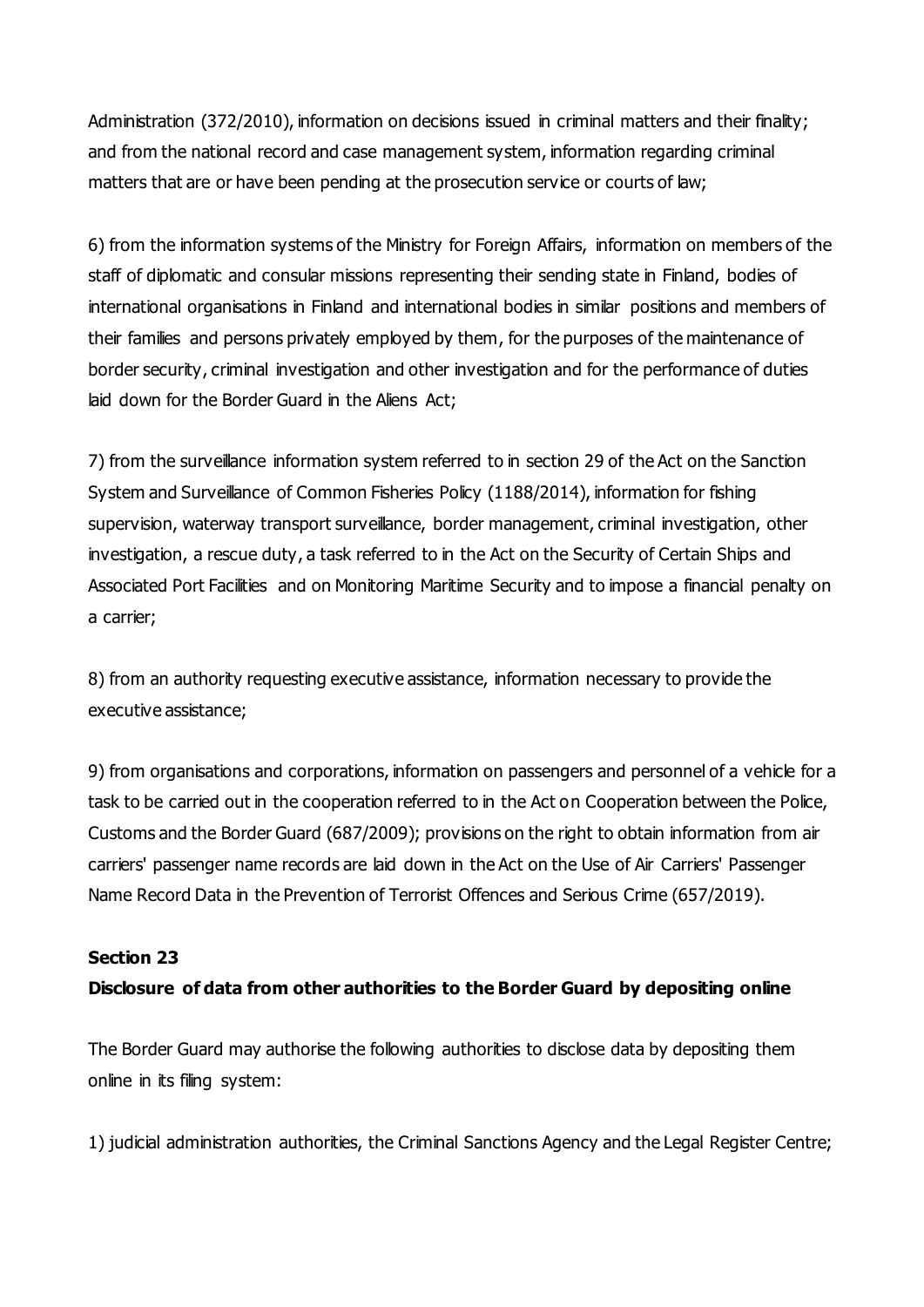2) the police, Customs and the Defence Forces;

3) the Foreign Service of Finland.

#### **Section 24**

### **Information on persons in a vehicle crossing the external border**

Notwithstanding secrecy provisions, the Border Guard has the right to obtain and process information concerning the passengers of organisations and corporations and the personnel of vehicles for the purpose of carrying out border control and maintaining border security.

The driver of a vehicle entering or leaving the country and crossing the external border shall submit to the border control authorities of the point of entry or exit information on the persons in the vehicle. The captain of a ship or an aircraft, and the owner or holder of a train or another means of transport, or their representative shall submit to the border control authorities of the point of entry or exit the passenger and crew list, or in some other manner information on the personnel, passengers and other persons in the means of transport, unless the information has already been submitted under section 25 or 26.

The passenger and crew list shall state the last and first names of each person entered in the list, their date of birth, gender and nationality, and the nationality and registration information of the means of transport and the place of arrival and departure.

The information referred to in subsections 2 and 3 shall be submitted also for traffic crossing internal borders if border control has been temporarily reintroduced at the internal borders in accordance with Title III, Chapter 2 of the Schengen Borders Code or section 15 of the Border Guard Act.

## **Section 25**

### **Air passenger data**

In addition to the provisions in section 24, natural persons and legal person whose professional it is to provide passenger transport by air shall submit to border control authorities, at their request, information referred to in this section on passengers whom they carry to an authorised border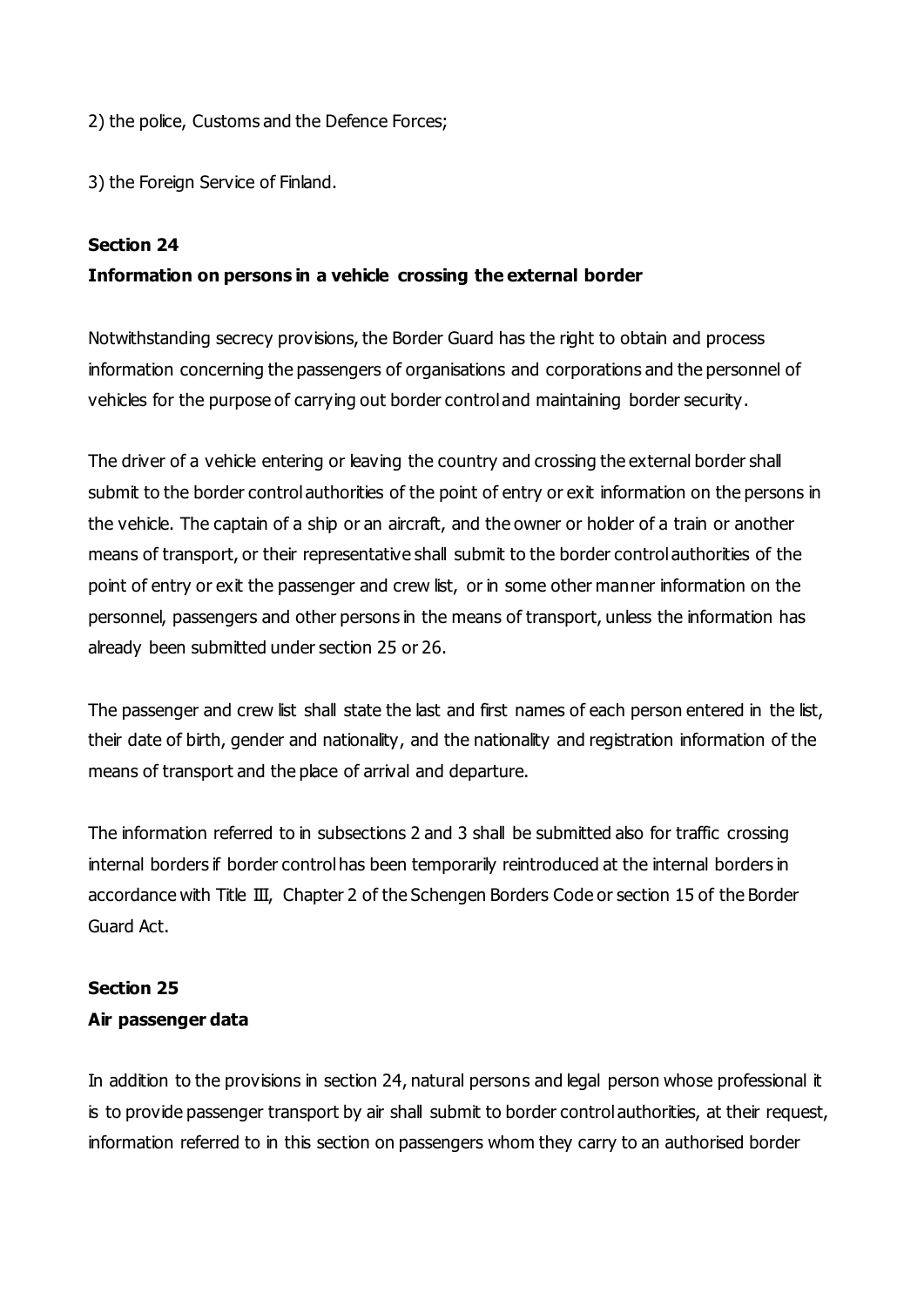crossing point through which these persons enter or leave the territory of European Union Member States (air passenger data).

The air passenger data shall include the number and type of the travel document used by the passenger, his or her citizenship or lack thereof, full name, date of birth, the border crossing point of entry into or exit from the territory of European Union Member States, the code of transport and its departure and arrival times, the total number of passengers carried on that transport and the initial point of embarkation. The data shall be submitted immediately after check-in closure. The data shall be submitted electronically or, if this is not possible, by any other appropriate means.

This section also applies to traffic crossing internal borders if border control has been temporarily reintroduced at the internal borders in accordance with Title III, Chapter 2 of the Schengen Borders Code or section 15 of the Border Guard Act.

#### **Section 26**

#### **Passenger and crew data in vessel and rail transport**

Natural persons and legal persons who professionally carry out passenger or goods transport by ship or by rail shall submit to border control authorities the data on passengers and crew referred to in section 24, subsections 2 and 3 prior to arrival at border check.

In rail transport, the data shall be submitted no later than when the train has departed from the last station at which it has taken on passengers. The provisions of the Schengen Borders Code and other statutes apply to the obligation to submit information on vessel traffic in advance.

This section also applies to traffic crossing internal borders if border control has been temporarily reintroduced at the internal borders in accordance with Title III, Chapter 2 of the Schengen Borders Code or section 15 of the Border Guard Act.

**Section 27 Processing of passenger and crew data**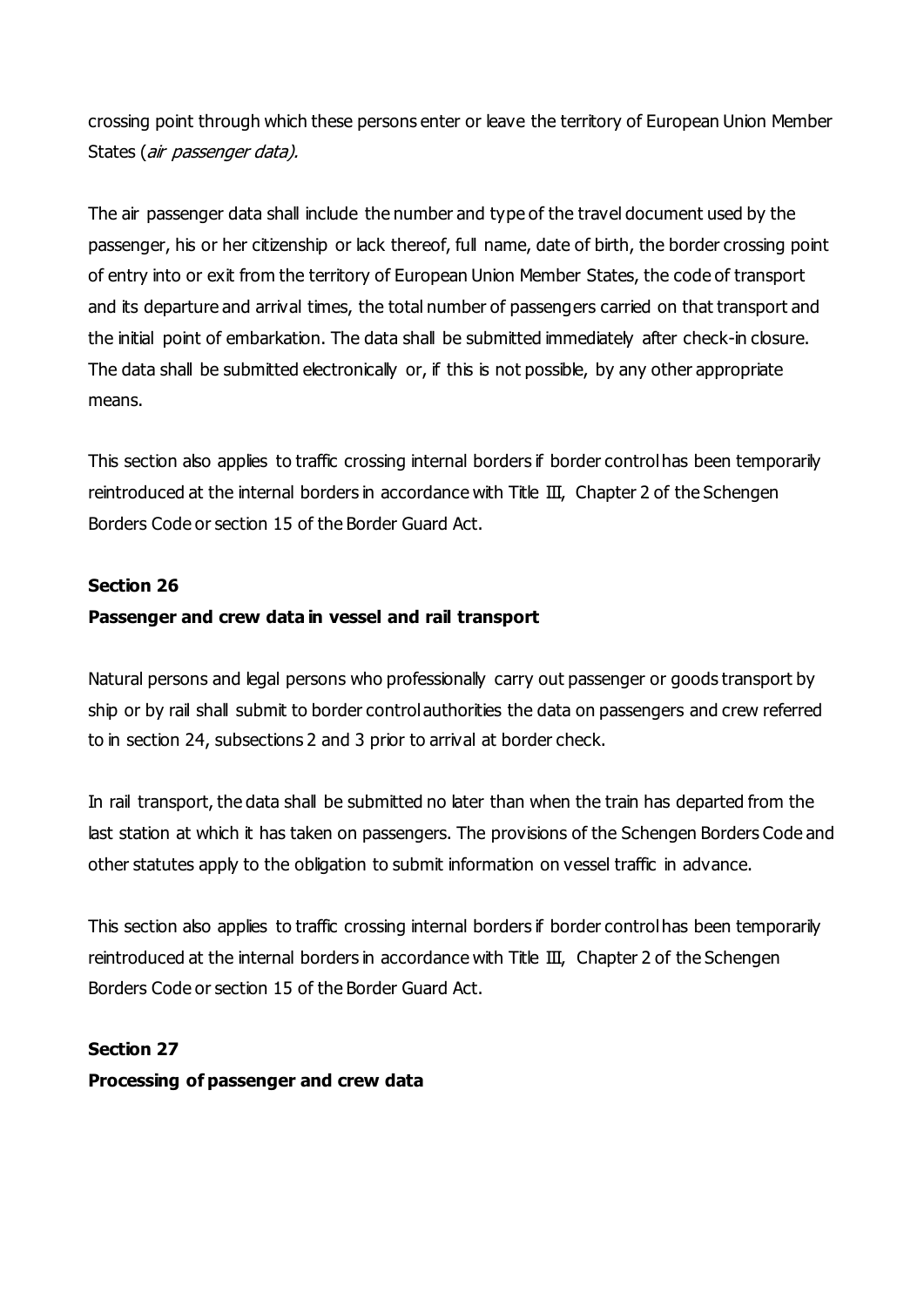The passenger and crew data referred to in sections 24–26 may be processed to facilitate border checks and to combat illegal entry and illegal immigration. The data may also be processed in another duty laid down for the Border Guard, the police or Customs.

In connection with the processing referred to in subsection 1, the passenger and crew data may be compared to registers and databases necessary for the processing.

# **Section 28 Sanctions**

Provisions on the financial penalty to be imposed on carriers who violate their obligation under sections 25 and 26 are laid down in section 179 of the Aliens Act.

Provisions on a violation of the Aliens Act are laid down in section 185 of the Aliens Act.

## **Section 29**

## **Transfer of the data to the Border Guard**

The Border Guard has the right of access to the data referred to in this chapter free of charge, unless otherwise provided by law. This data may also be accessed with the aid of a technical interface or as a set of data as agreed upon with the controller on the practical procedure.

The Border Guard shall, on request, submit to the controller who disclosed the personal data information regarding the processing of personal data it has accessed with the aid of a technical interface, as a set of data or online.

### **Section 30**

### **European Union Visa Information System**

Provisions on the right of the Border Guard to obtain data contained in the Visa Information System of the European Union are laid down in Regulation (EC) No 767/2008 of the European Parliament and of the Council concerning the Visa Information System (VIS) and the exchange of data between Member States on short-stay visas (VIS Regulation).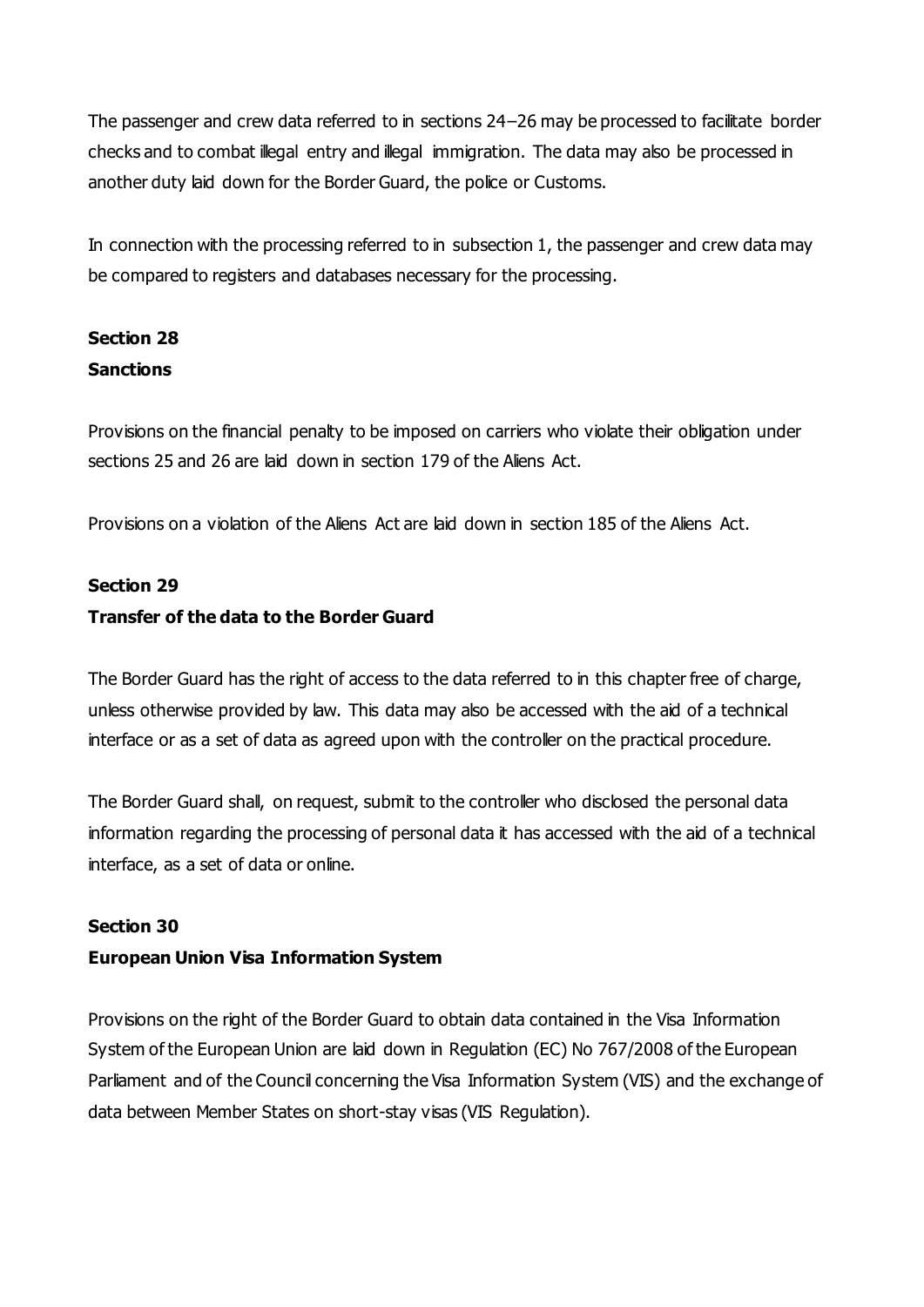Provisions on the right of the Border Guard to obtain data contained in the Visa Information System of the European Union for the purpose of preventing and investigating offences to be investigated by the Border Guard that are referred to in section 3, subsection 2 of the Act on Extradition on the Basis of an Offence between Finland and Other Member States of the European Union (1286/2003) are laid down in Council Decision 2008/633/JHA concerning access for consultation of the Visa Information System (VIS) by designated authorities of Member States and by Europol for the purposes of the prevention, detection and investigation of terrorist offences and of other serious criminal offences. The data shall be requested via the Border Guard Headquarters.

#### **Section 31**

#### **Processing of personal data received in connection with international cooperation**

The processing of data received from a third country or an international organisation or agency shall comply with the conditions set by the provider of the data concerning secrecy, nondisclosure, restrictions on the use of the data, onward transfer of the data and returning of the disclosed data.

Unless otherwise provided in subsection 1, the Border Guard may process the disclosed data for purposes other than those for which they were disclosed in compliance with section 16, subsection 1.

#### **Chapter 4**

### **Disclosure of personal data**

#### **Section 32**

## **Disclosure of personal data to another competent authority referred to in the Criminal Matters Personal Data Act**

Notwithstanding secrecy provisions, the Border Guard may, with the aid of a technical interface or as a set of data, disclose personal data referred to in sections 7–15 to the police, Customs, the Defence Forces, prosecutors, courts, the Legal Register Centre, the Criminal Sanctions Agency, and other competent authorities referred to in the Criminal Matters Personal Data Act for the performance of the authority's statutory duties referred to in section 1 of the said Act.

#### **Section 33**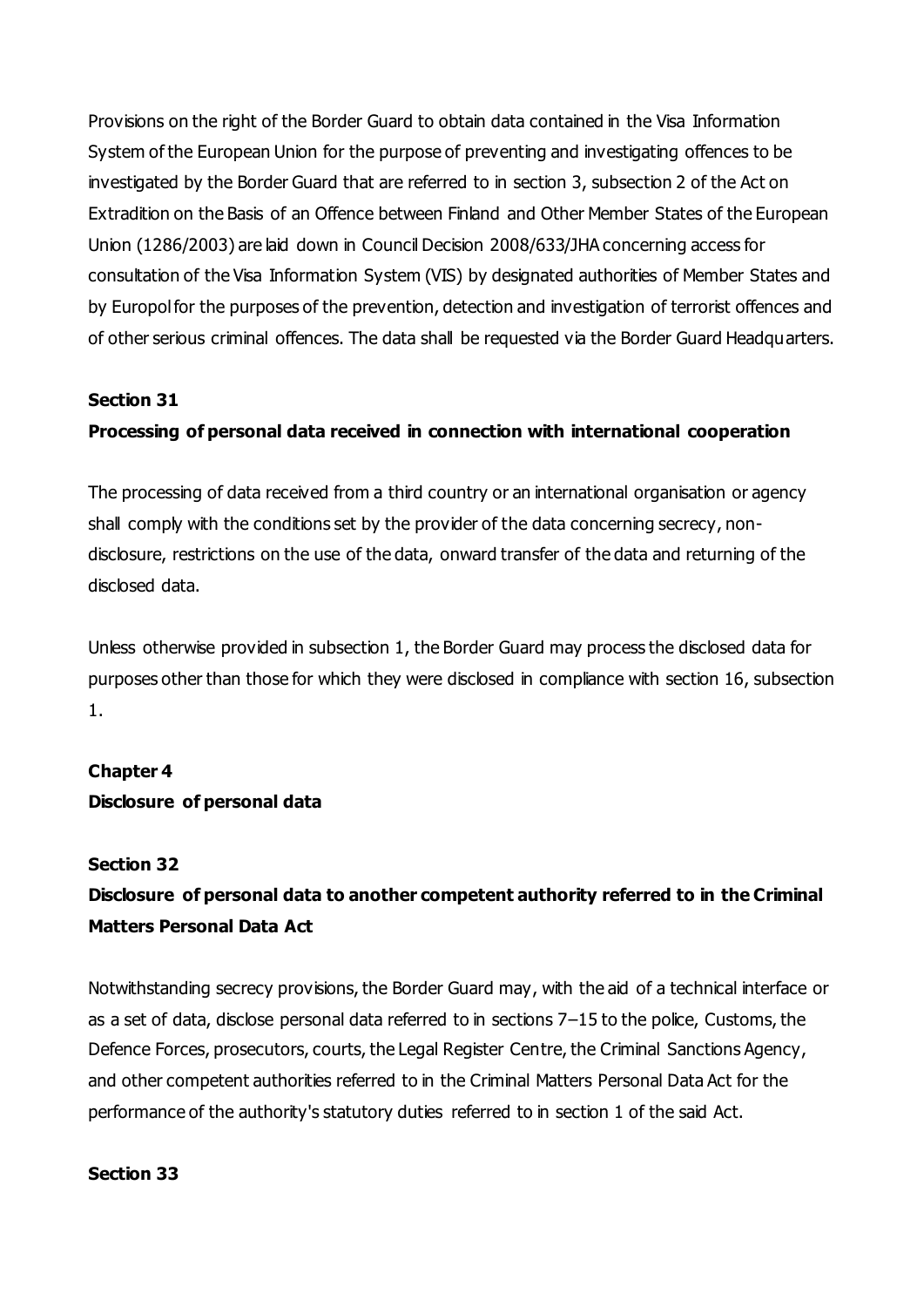## **Other disclosure of personal data to authorities**

Notwithstanding secrecy provisions, and in addition to what is provided elsewhere by law, the Border Guard may, with the aid of a technical interface or as a set of data, disclose personal data referred to in sections 7–15 for the performance of a statutory duty of the authorities as follows:

1) to the police for performing border checks, for purposes corresponding to the initial purpose for processing personal data and for other purposes in cases referred to in section 13 and section 14, subsection 1 of the Act on the Processing of Personal Data by the Police (616/2019);

2) to Customs for customs control, tax supervision, performance of border checks and for serving summonses and other notifications, for purposes corresponding to the initial purpose for processing personal data and for other purposes in cases referred to in section 15 of the Act on the Processing of Personal Data by Customs;

3) to rescue authorities for carrying out rescue operations;

4) to the Emergency Response Centre Agency for performing the duties laid down in the Act on Emergency Response Centre Operations (692/2010), for ensuring initial measures or occupational safety, or for supporting the unit in question, taking into account the provisions of the said Act concerning restrictions on the right to obtain information;

5) to the Finnish Transport and Communications Agency, information in accordance with sections 197 and 217 of the Act on Transport Services (320/2017) that is essential for the performance of its statutory duties;

6) to the Finnish Transport Infrastructure Agency for vessel traffic management;

7) to environmental authorities for tasks concerning the prevention of pollution of waters from ships and supervision of marine protection;

8) to the Finnish Immigration Service for considering and deciding on matters concerning aliens and Finnish citizenship which are laid down by law or decree to be its duties, as well as for carrying out the statutory supervisory duties of the Finnish Immigration Service;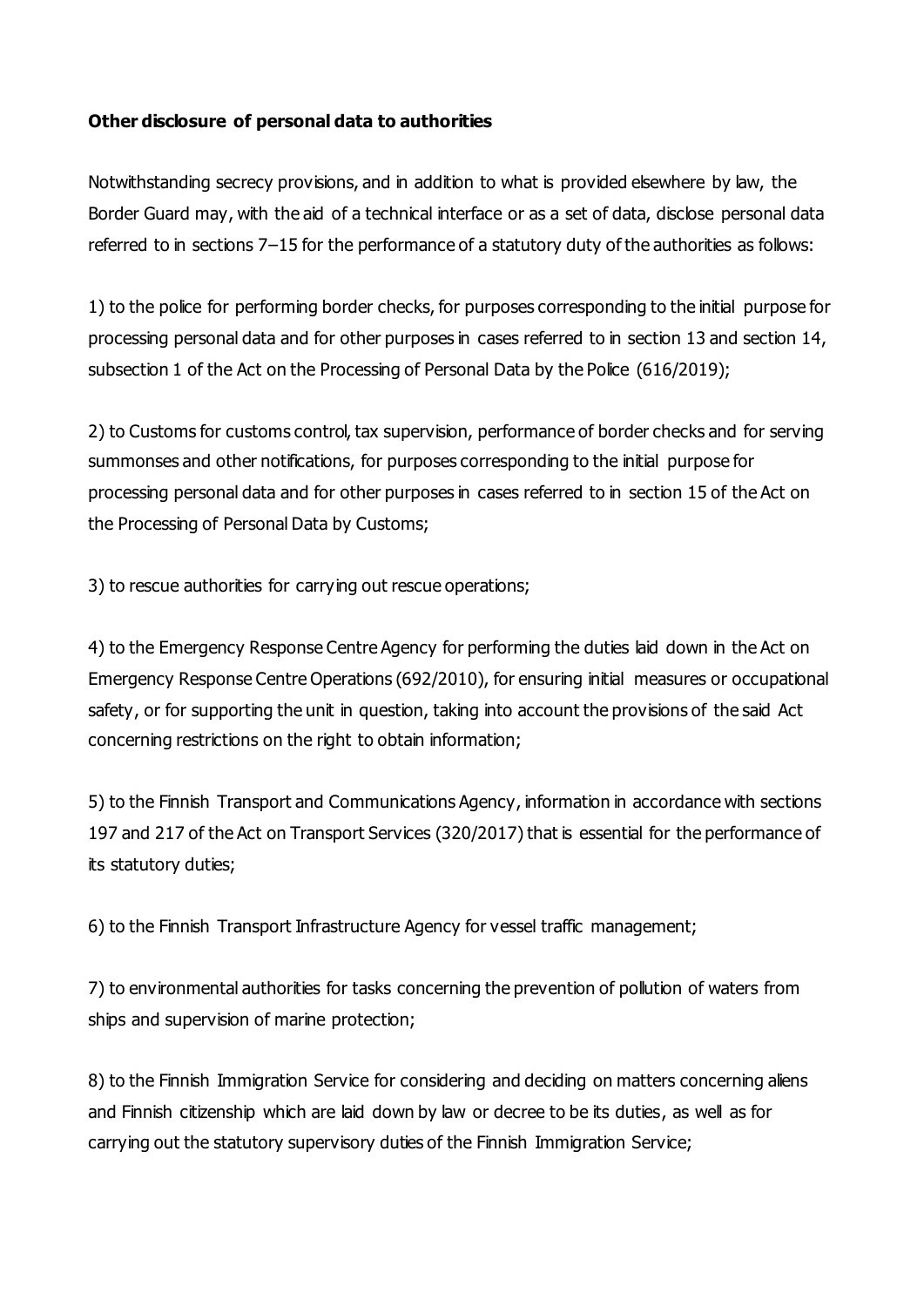9) to the Ministry for Foreign Affairs and Finnish missions for considering matters concerning passports or other travel documents, visas, and residence permits for employed persons and entrepreneurs or other residence permits within their mandate;

10) to the employment and economic development authorities for considering matters concerning residence permits for employed persons and entrepreneurs;

11) to social welfare authorities for considering matters concerning the means of support of an alien or for arranging his or her social welfare or healthcare;

12) to enforcement officers in accordance with chapter 3, section 67 of the Enforcement Code (705/2007) for attending to enforcement matters;

13) to game and fisheries wardens of Metsähallitus for carrying out game and fisheries control within their mandate.

Notwithstanding secrecy provisions, and in addition to what is provided in subsection 1, the Border Guard may, on justifiable grounds, , with the aid of a technical interface or as a set of data, disclose to an authority personal data that are essential for the performance of a statutory duty of the authority.

### **Section 34**

### **Disclosure of personal data via a public information network**

Notwithstanding secrecy provisions, the Border Guard may , via a public information network and for the purpose of informing the general public and receiving leads from the public , disclose personal data where this is especially necessary for the purpose of providing information as a result of the urgency of the matter, a dangerous situation, crime prevention, returning property to its owner, maintaining border security or for investigative reasons. Personal data may be disclosed only if this is materially important to perform a statutory duty of the Border Guard and the disclosure of the data does not conflict with a legitimate interest of the data subject. Personal data received from another authority may only be disclosed with the consent of the authority that disclosed the data.

### **Section 35**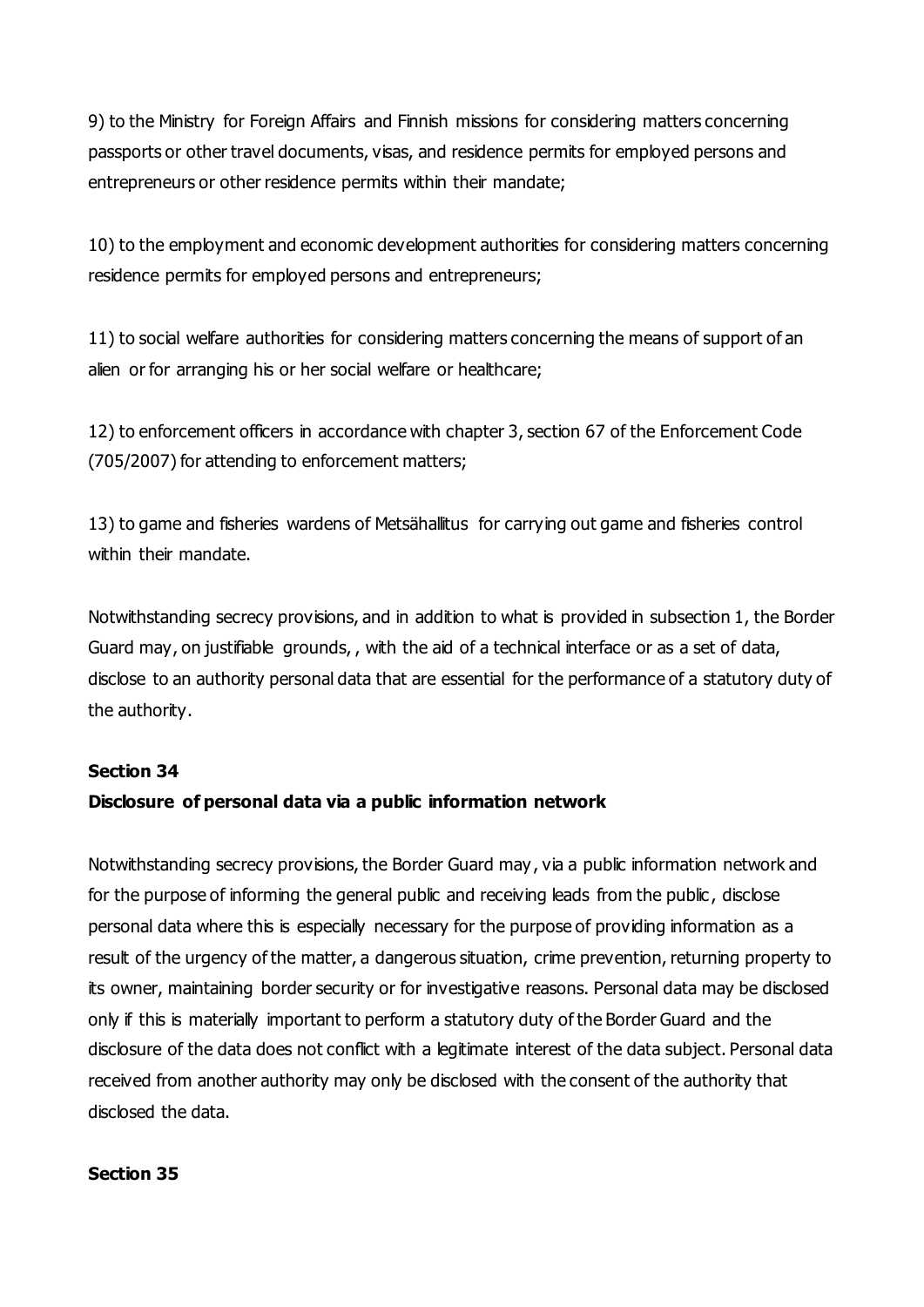# **Disclosure of personal data to law enforcement authorities of a Member State of the European Union or of the European Economic Area**

Notwithstanding secrecy provisions, the Border Guard may disclose personal data referred to in sections 7-15 to competent authorities of another Member State of the European Union or of the European Economic Area who process the data for the purpose laid down in Article 1(1) of Directive (EU) 2016/680 of the European Parliament and of the Council on the protection of natural persons with regard to the processing of personal data by competent authorities for the purposes of the prevention, investigation, detection or prosecution of criminal offences or the execution of criminal penalties, and on the free movement of such data, and repealing Council Framework Decision 2008/977/JHA under the same conditions as the Border Guard may process the said personal data.

Notwithstanding secrecy provisions, the Border Guard may also disclose personal data referred to in sections 7–15 to Eurojust and other agencies established pursuant to the Treaty on the Functioning of the European Union responsible for safeguarding legal and social order, maintaining public order and security, or preventing and investigating offences and referring them for consideration of charges, for attending to the said duties.

The information referred to in subsections 1 and 2 may also be disclosed as a set of data.

In addition to the provisions of this Act and the Criminal Matters Personal Data Act, provisions on the disclosure of personal data to law enforcement authorities of the Member States of the European Union are laid down in the Act on the National Implementation of the Provisions of a Legislative Nature of Council Framework Decision on Simplifying the Exchange of Information and Intelligence between Law Enforcement Authorities of the Member States of the European Union and on the Application of the Framework Decision (26/2009).

#### **Section 36**

#### **Disclosure of personal data in European Union border control cooperation**

Notwithstanding secrecy provisions, the Border Guard may disclose the personal data referred to in sections 7–11 and 15 to: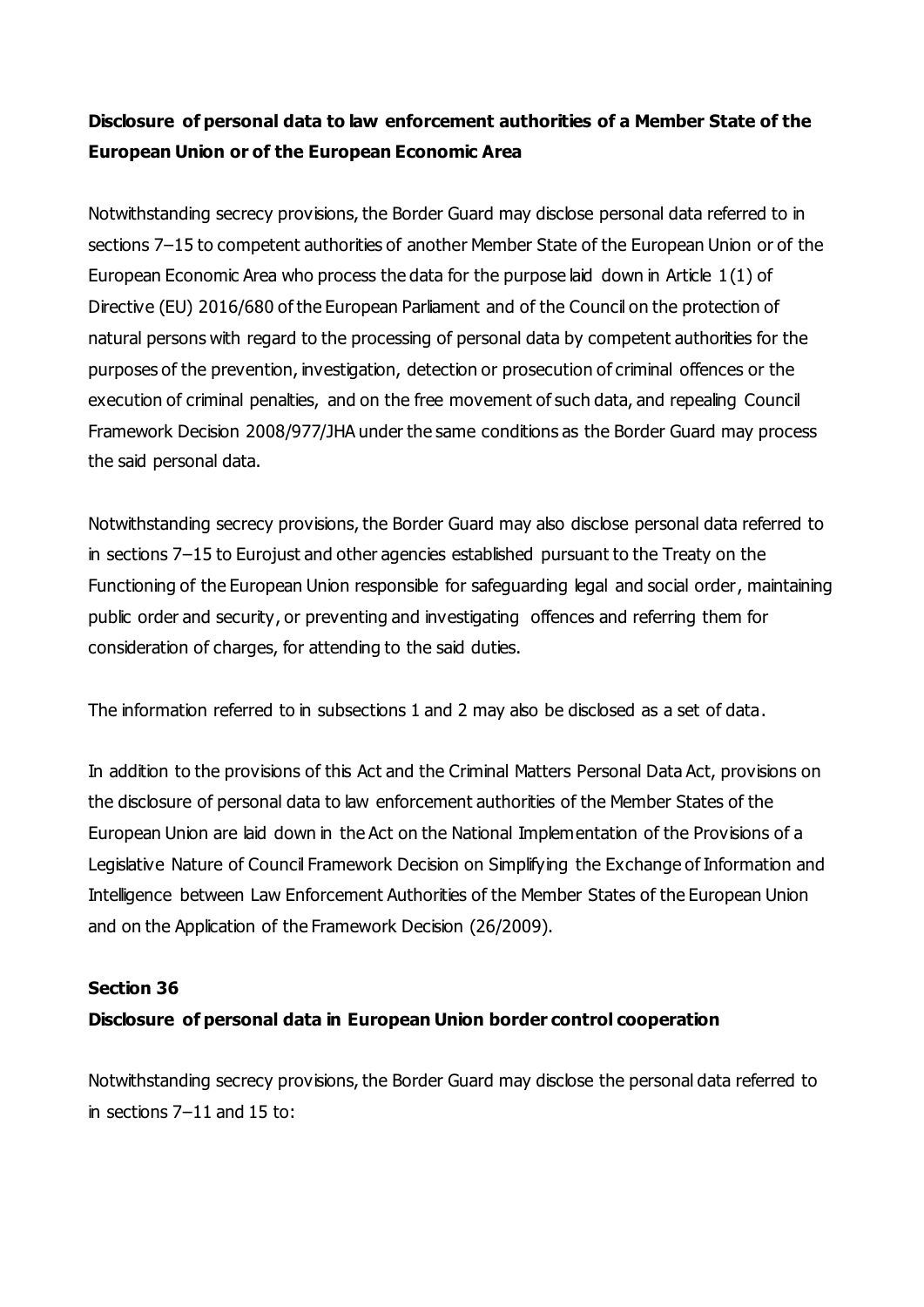1) an authority responsible for the border control of another Member State of the European Union and of another country applying the Schengen Borders Code for carrying out border control;

2) the European Border and Coast Guard Agency, liaison officers of the Agency and an official of a Member State participating in an operation or in a pilot project in Finland coordinated by the Agency in compliance with the provisions of Regulation (EU) 2016/1624 of the European Parliament and of the Council on the European Border and Coast Guard and amending Regulation (EU) 2016/399 of the European Parliament and of the Council and repealing Regulation (EC) No 863/2007 of the European Parliament and of the Council, Council Regulation (EC) No 2007/2004 and Council Decision 2005/267/EC;

3) an official of a Member State of the European Union providing border security assistance referred to in section 15d, subsection 1 of the Border Guard Act for performing the actions required by the request for assistance presented by Finland.

The information referred to in this section may also be disclosed as a set of data.

### **Section 37**

### **Certain international information systems**

Notwithstanding secrecy provisions, the Border Guard may disclose personal data to be recorded in the Schengen Information System (SIS) that are necessary for the purposes laid down in the legislative basis for the SIS. The supplementary information referred to in the legislative basis for the SIS shall be supplied via the National Bureau of Investigation. The information may also be disclosed as a set of data.

Notwithstanding secrecy provisions, the Border Guard may disclose personal data to the European Union Agency for Law Enforcement Cooperation in compliance with the Europol Regulation and the Act on the European Union Agency for Law Enforcement Cooperation (214/2017).

### **Section 38**

### **Other disclosure of data abroad**

Notwithstanding secrecy provisions, the Border Guard may disclose personal data in compliance with chapter 7 of the Criminal Matters Personal Data Act.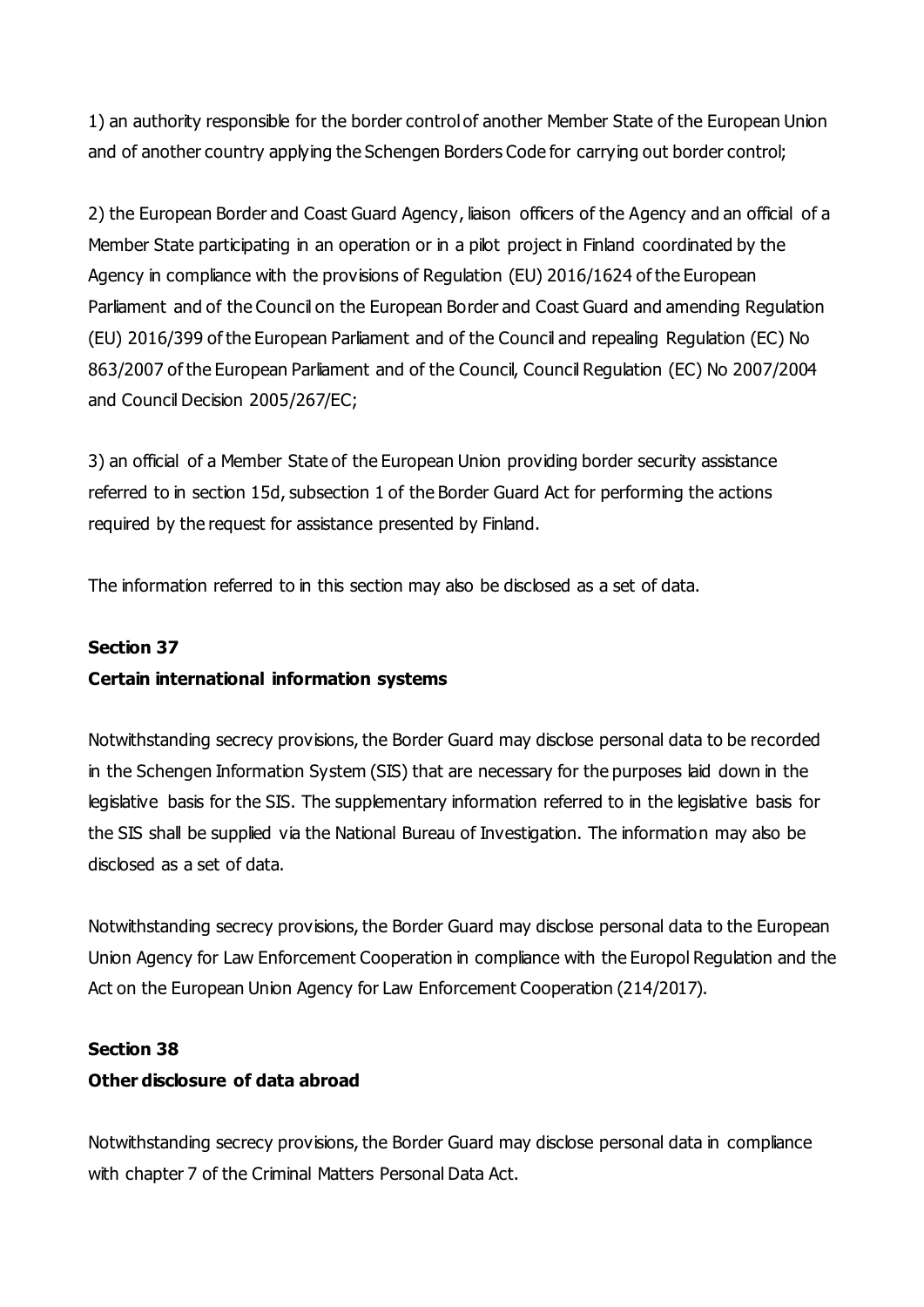Notwithstanding secrecy provisions, the Border Guard may disclose the personal data referred to in sections 7–11 and 15 to:

1) the authorities referred to in the agreement concerning the régime of the Finnish-Soviet State Frontier and the procedure for the settlement of frontier incidents (Finnish Treaty Series 32/1960) for carrying out the duties referred to in the agreement;

2) an authority responsible for the border control of another state if the data are essential to perform border control;

3) the competent authorities referred to in international obligations or arrangements on the readmission of persons entering the country and residing there without authorisation for carrying out the duties referred to in the said international obligations or arrangements.

Notwithstanding secrecy provisions, the Border Guard may disclose personal data relating to the acquisition, possession, transfer, import and export of firearms, firearm components, cartridges and specially dangerous projectiles to an arms control authority of another state provided that the disclosure of the data is essential for arms control.

The information referred to in this section may also be disclosed as a set of data.

## **Section 39 Disclosure procedure**

The controller or some other administrative unit assigned by the controller to carry out this duty decides on the disclosure of the personal data referred to in this Act if the disclosure takes place with the aid of a technical interface or as a set of data or if it involves disclosure of other than individual data abroad.

When deciding on disclosure, the quality of the data to be disclosed shall be taken into account to ensure the data protection and data security of the data subject. Prior to the disclosure of personal data with the aid of a technical interface or as a set of data, the recipient shall provide the controller with a reliable report on the appropriate protection of the data.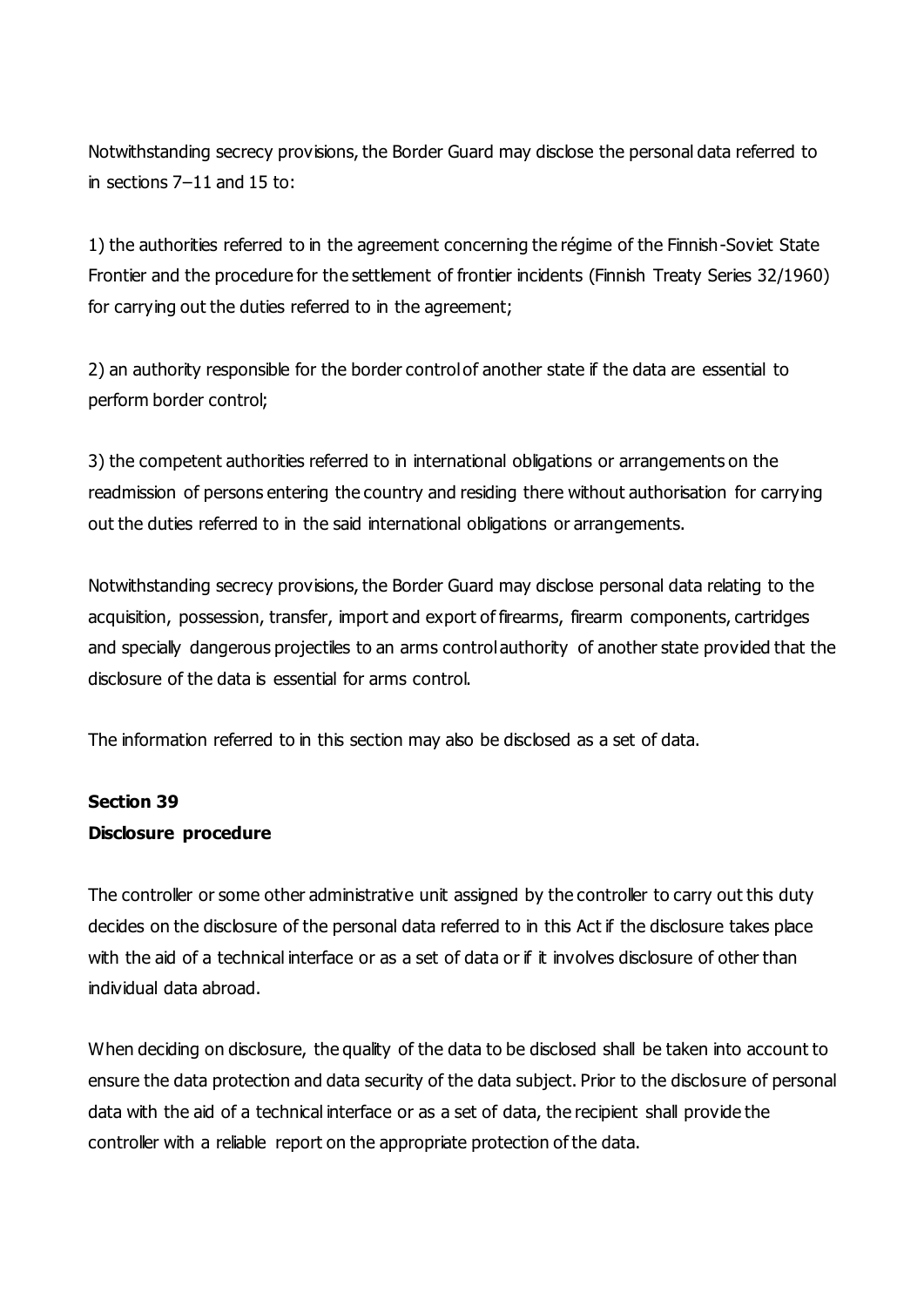The quality of the data to be disclosed shall be verified and, where possible, the data shall be supplemented with information that allows the recipient to evaluate the accuracy, completeness, timeliness and reliability of the data. If it transpires that incorrect data have been disclosed or that data have been disclosed unlawfully, the recipient shall be notified of the matter without delay.

#### **Chapter 5**

#### **Erasure and archiving of personal data**

#### **Section 40**

## **Erasure of personal data processed in border control and for the purpose of the maintenance of border security and order along the border**

The personal data processed in border control and for the purpose of the maintenance of border security and order along the border are erased at the latest five years after the latest entry of data.

By derogation from subsection 1:

1) permit or licence data are erased ten years after the expiry of the permit or licence;

2) notification data are erased ten years after the entry of the data in the filing system;

3) the recordings of technical monitoring referred to in section 29 of the Border Guard Act are erased at the latest six months after the recording was made;

4) data on the imposition of a financial penalty on a carrier are erased ten years after their entry in the filing system;

5) data on an entry ban are erased three years after the withdrawal or termination of the ban;

6) data referred to in section 7, subsection 2, paragraph 8 are erased 25 years after the last entry of data;

7) data referred to in section 7, subsection 2, paragraph 10 are erased at the latest one year after the death of the data subject.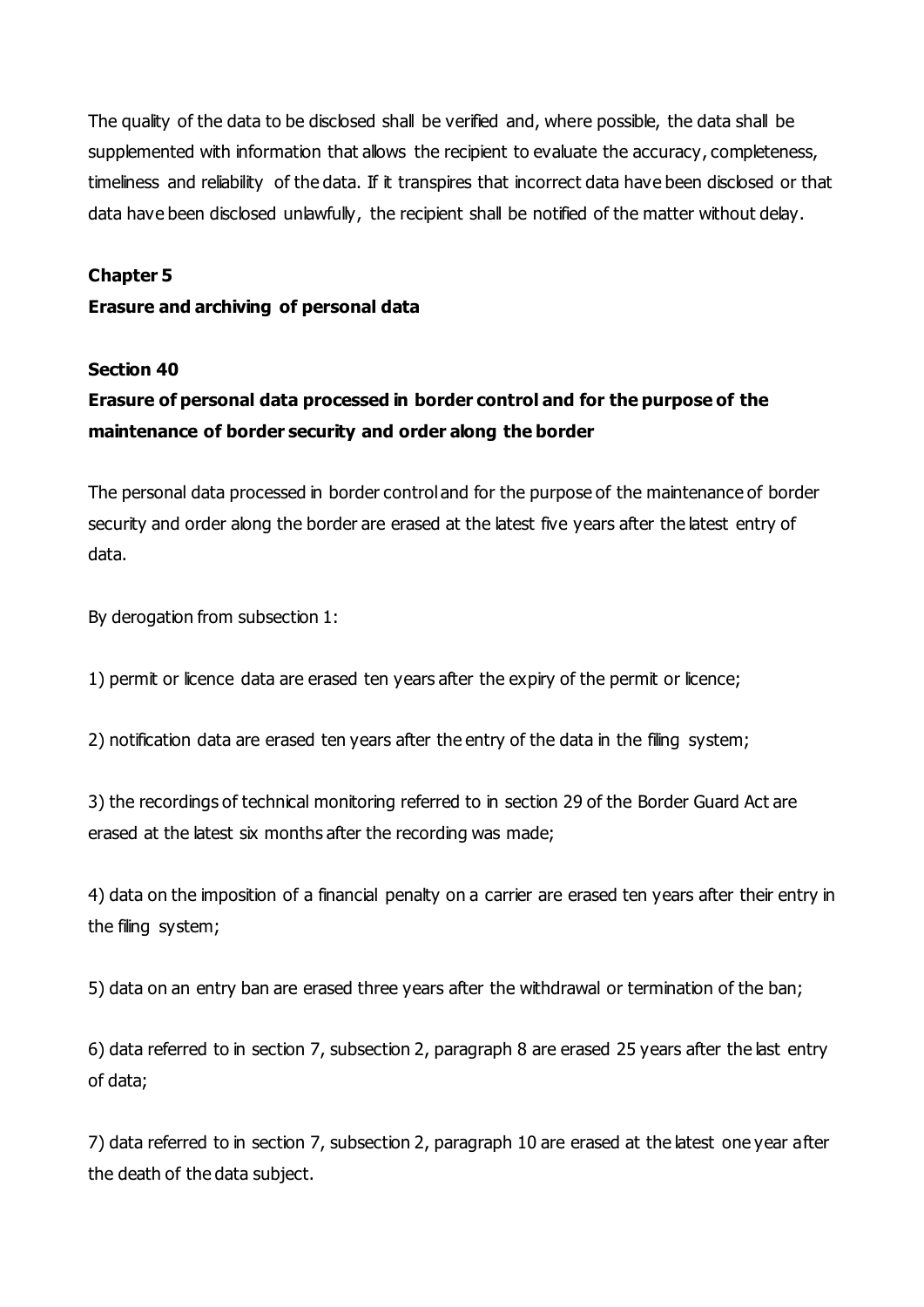However, personal data referred to in subsections 1 and 2 may be retained, if this is necessary for investigative, surveillance or other justified reasons or to ensure the rights of the data subject, other parties or employees of the Border Guard. The necessity of retaining personal data shall be reviewed at least every five years.

#### **Section 41**

### **Erasure of air passenger data**

The air passenger data referred to in section 25 are erased at the latest 24 hours after they were submitted to the border check authorities after the passengers have entered or left the country unless the data are needed in another statutory duty of the Border Guard, the police or Customs. The provisions of the Act on the Use of Air Carriers' Passenger Name Record Data in the Prevention of Terrorist Offences and Serious Crime also apply to the processing of air passenger data after 24 hours.

Unless otherwise provided, the party disclosing the air passenger data referred to in section 25 shall destroy the personal data it has acquired and submitted to the border check authorities at the latest 24 hours after the means of transport used has arrived at its destination.

#### **Section 42**

### **Erasure of personal data relating to criminal matters**

Data concerning a criminal matter referred to the prosecutor for a decision are erased:

1) five years after the referral of the criminal matter to the prosecutor, if the most serious offence suspected in the criminal matter may result in a fine or a maximum imprisonment of one year;

2) ten years after the referral of the criminal matter to the prosecutor, if the most serious offence suspected in the criminal matter may result in an imprisonment of more than one year and no more than five years;

3) twenty years after the referral of the criminal matter to the prosecutor, if the most serious offence suspected in the criminal matter may result in a maximum imprisonment of over five years.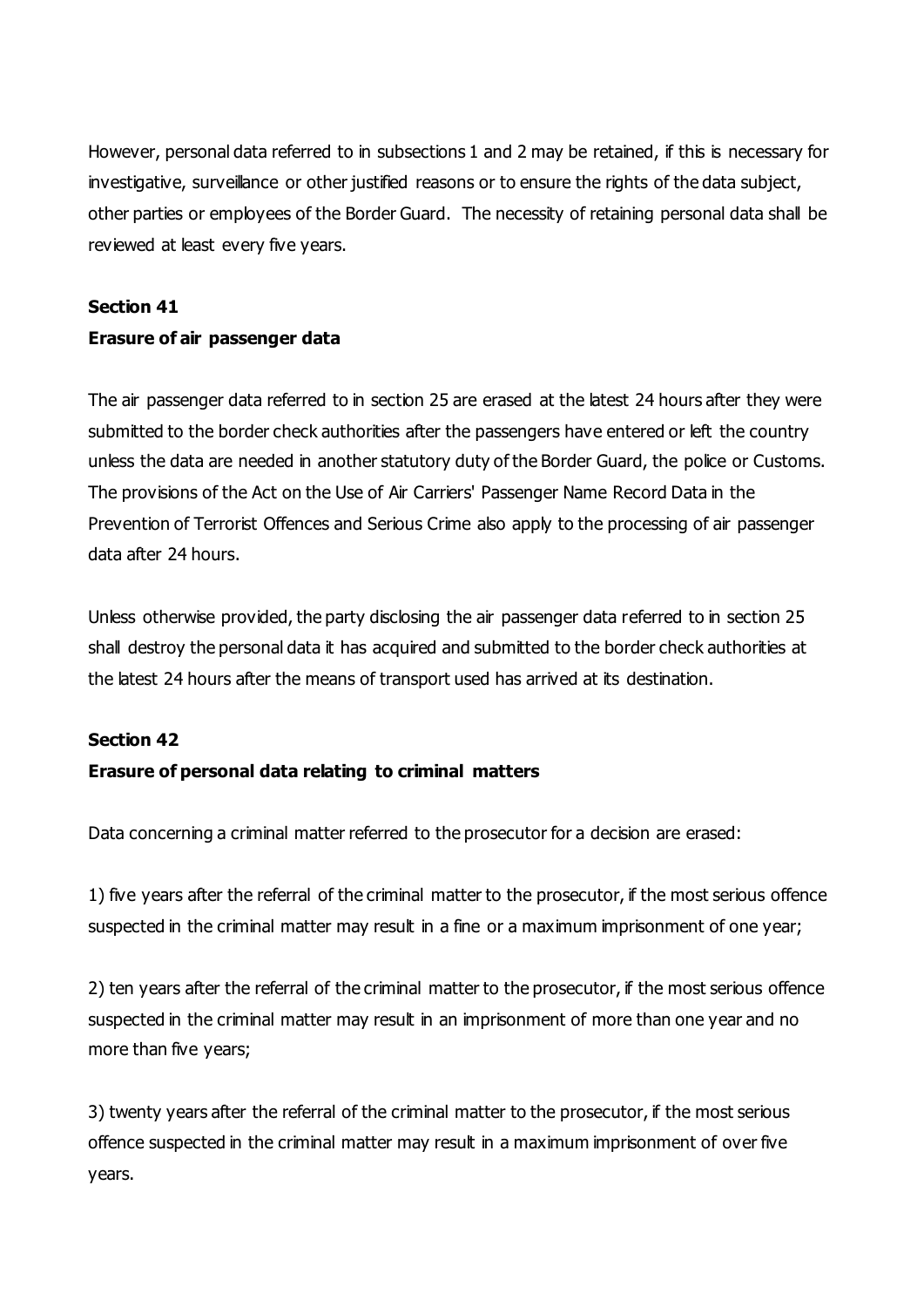The data referred to in subsection 1 are, however, erased at the earliest one year after the expiration of the limitation period for bringing charges for the offence.

Data on criminal matters other than those referred to in subsection 1 are erased one year after the expiration of the limitation period for bringing charges for the latest suspected offence, but no earlier than five years after the recording of the criminal matter.

Personal identifying characteristics processed to establish identity are erased no later than ten years after the last entry concerning the person suspected of an offence. However, the data are erased no later than ten years after the death of the data subject if the most severe punishment for the most serious offence recorded is a minimum imprisonment of one year.

The personal identifying characteristics of a data subject who was under 15 years of age at the time of committing the offence are erased no later than five years after the recording of the last entry concerning the person suspected of an offence, unless any of the entries concern an offence for which the only sanction is imprisonment.

The data referred to in subsections 4 and 5 are erased no later than one year after the entry, if, during the investigation, it was ascertained that no offence was committed or that there is no longer reason to suspect the person of an offence.

However, personal data relating to a criminal matter referred to in subsections 1–5 may be retained, if this is necessary for investigative, surveillance or other justified reasons or to ensure the rights of the data subject, other parties or employees of the Border Guard. The necessity of retaining personal data shall be reviewed at least every five years.

### **Section 43**

**Erasure of other personal data processed for the purpose of investigating offences and erasure of personal data processed for the purpose of maintaining public order and security**

Personal data processed for the purpose of investigating offences other than those referred to in section 42 and personal data processed for the purpose of maintaining public order and security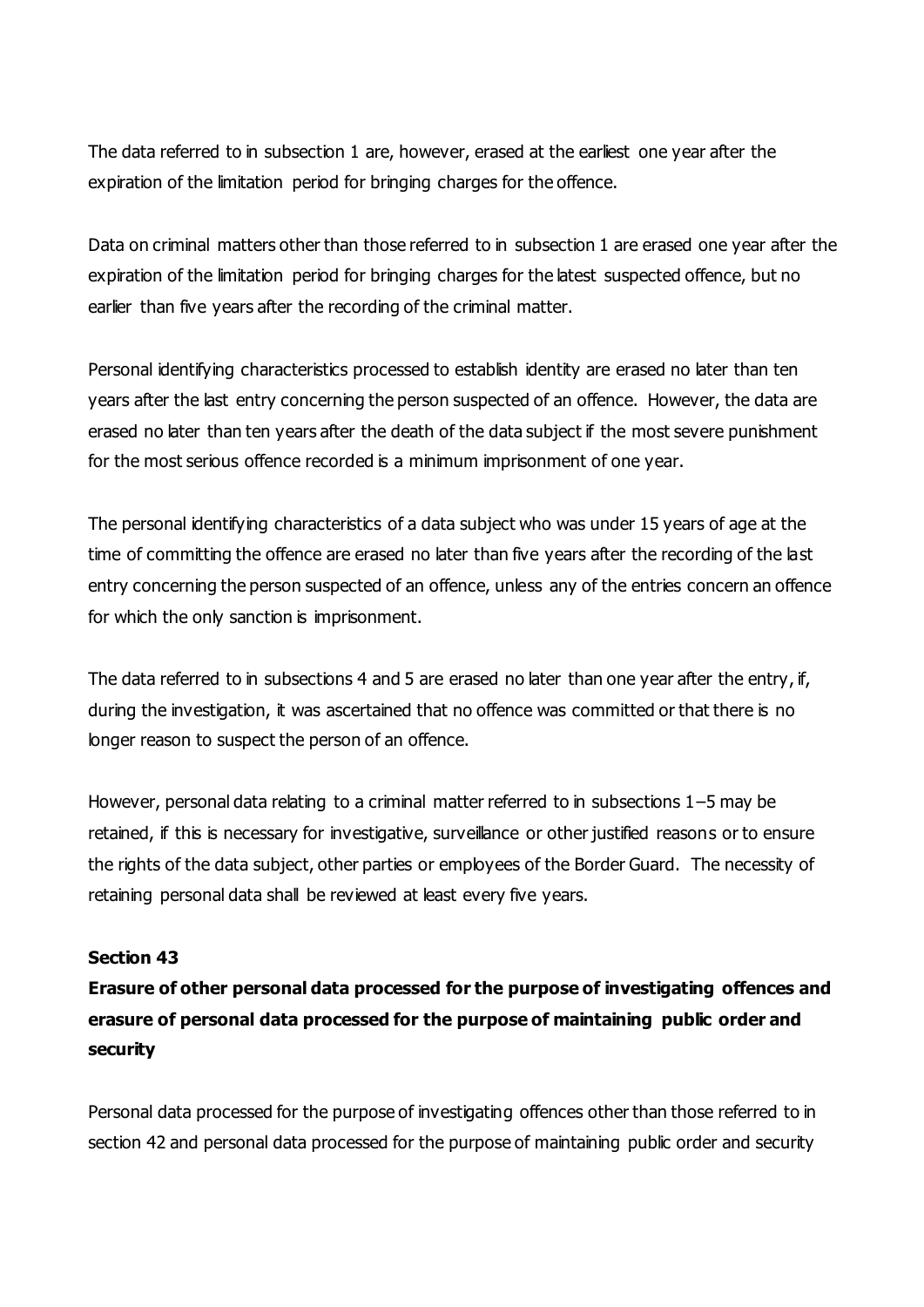are erased five years after the recording of a notification or matter unless they are connected to a criminal matter under investigation.

By derogation from subsection 1:

1) data processed for finding, monitoring, surveillance or protection of individuals concerning a warrant of apprehension or a travel ban are erased three years after the cancellation or expiry of the warrant or ban;

2) the data referred to in section 9, subsection 3 are erased no later than one year after the death of the data subject.

However, the personal data referred to in subsections 1 and 2 may be retained, if this is necessary for investigative, surveillance or other justified reasons or to ensure the rights of the data subject, other parties or employees of the Border Guard. The necessity of retaining personal data shall be reviewed at least every five years.

#### **Section 44**

## **Erasure of personal data processed for the purpose of preventing and detecting offences**

Personal data processed for the purpose of preventing and detecting offences are erased no later than ten years after the last entry of data concerning an offence, criminal activity or action. The data referred to in section 10, subsection 5 are, however, erased no later than six months after making the entry and the data referred to in section 11, subsection 1, paragraph 4 no later than one year after the death of the data subject.

However, personal data referred to in subsection 1 may be retained, if this is necessary for investigative, surveillance or other justified reasons or to ensure the rights of the data subject, other parties or employees of the Border Guard. The necessity of retaining personal data shall be reviewed at least every five years.

#### **Section 45**

**Erasure of data concerning covert human intelligence sources**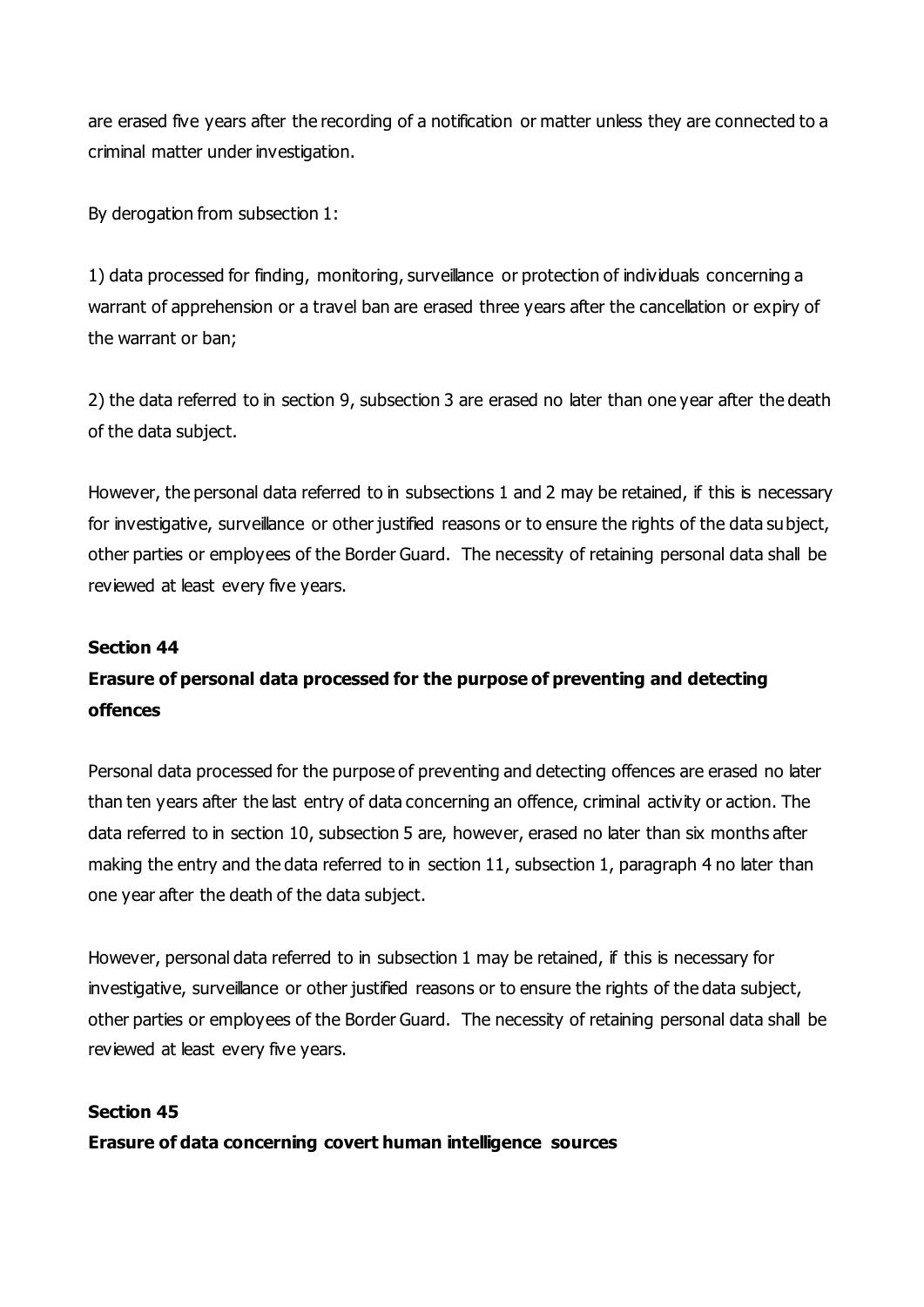Data concerning covert human intelligence sources are erased no later than ten years after the last entry.

### **Section 46**

## **Erasure of personal data processed in military administration of justice**

Of personal data processed in military administration of justice, the following are erased:

1) data concerning an admonition, extra duty and confinement to barracks not exceeding ten days, three years after the disciplinary punishment was sentenced or imposed unless the said party has during this period been sentenced by a decision of a court or in disciplinary proceedings;

2) data concerning a warning, confinement to barracks exceeding ten days, disciplinary fine and detention, five years after the disciplinary punishment was sentenced or imposed unless the said party has during this period been sentenced by a decision of a court or in disciplinary proceedings.

Data on a sentence imposed by a court in military court procedure are erased in compliance with the provisions of section 10 of the Criminal Records Act (770/1993) and section 52 of the Act on the Enforcement of Fines.

If a person has been punished by a decision of a court or in disciplinary proceedings more than once, the data are erased five years after the last disciplinary punishment.

Personal data relating to criminal investigation processed in military administration of justice are erased no later than:

1) one year after the expiration of the limitation period for bringing charges for the offence if the said expiry period is more than ten years;

2) one year after the controller has received information on a decision of the prosecutor not to take measures to bring charges against the person who has committed an offence or on a decision of the prosecutor that no offence has been committed or that there is no evidence of an offence;

3) one year after the controller has received information on a decision of the prosecutor that the offence has become time-barred;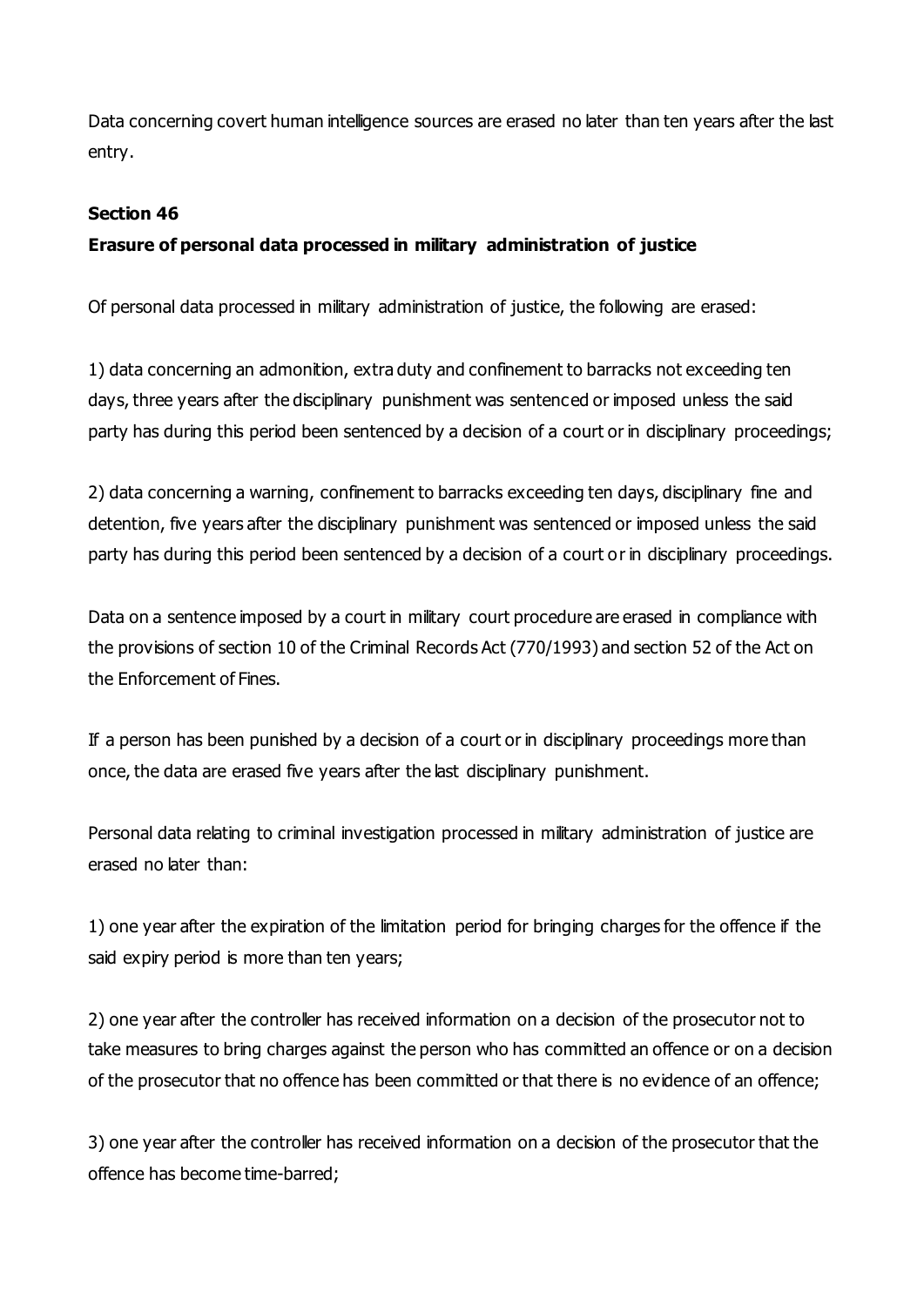4) one year after the controller has received information that the charge has been finally dismissed or the charge brought has been dismissed due to time-barring;

5) one year after the death of the suspect of an offence;

6) ten years after the last entry.

The data referred to in section 14, subsection 3 processed in military administration of justice are erased no later than one year after the death of the data subject.

#### **Section 47**

### **Erasure of other personal data**

The personal data referred to in section 15 are erased five years after their entry in the filing system unless there are special reasons for their retaining for investigative, surveillance or other justified reasons or to ensure the rights of the data subject, other parties or employees of the Border Guard. The necessity of retaining personal data shall be reviewed at least every five years.

By derogation from subsection 1:

1) data on aliens detained are erased five years after the last entry of data related to the person in question;

2) data concerning a business prohibition are erased five years after the end of the business prohibition;

3) the data referred to in section 15, subsection 2, paragraph 4 are erased no later than one year after the death of the data subject.

#### **Section 48**

### **Data found to be incorrect**

Notwithstanding the provisions of the Data Protection Regulation and the Criminal Matters Personal Data Act on the rectification of incorrect data in filing systems, any data that are found to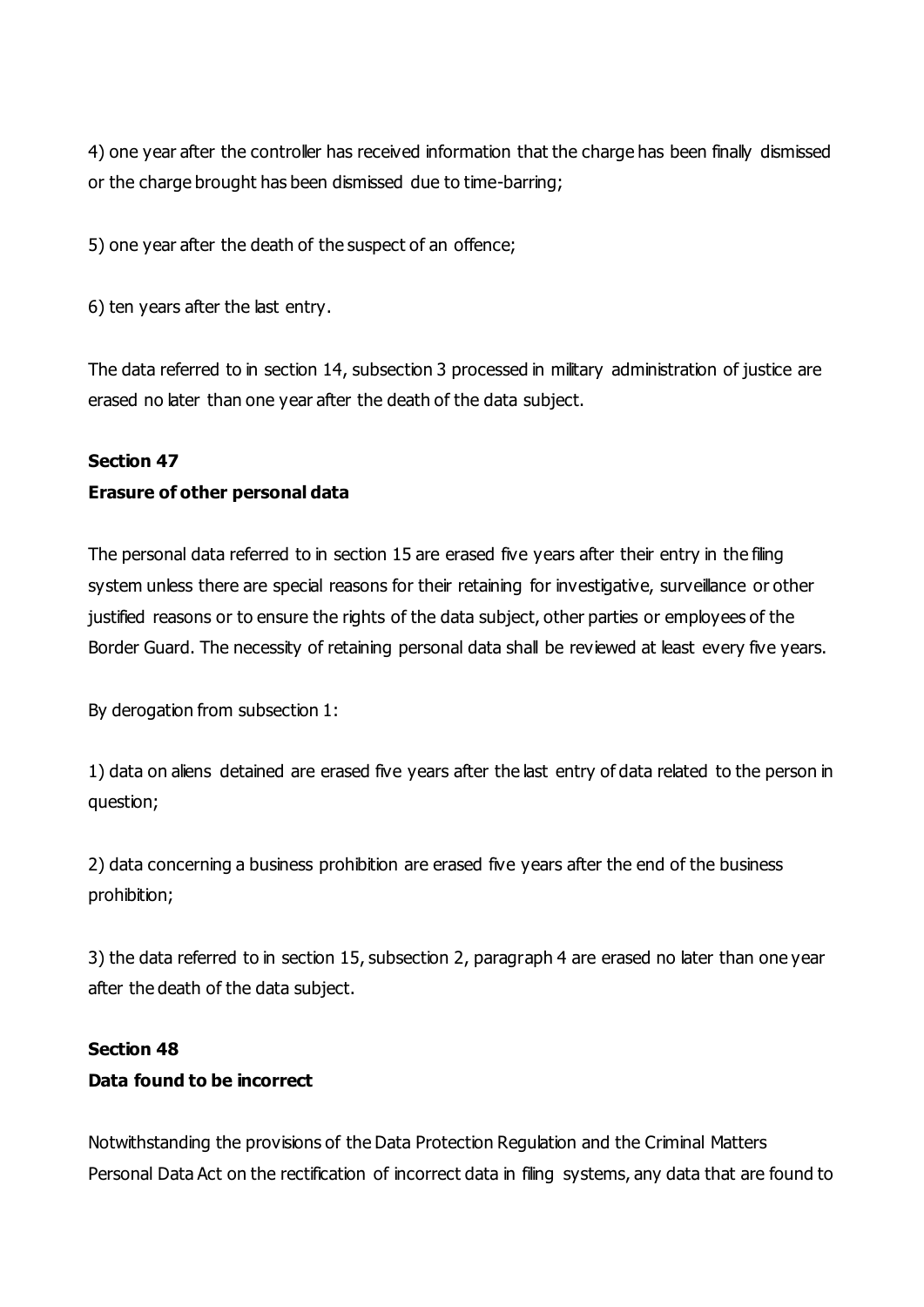be incorrect may be retained with the rectified data if this is necessary to ensure the rights of the data subject, other parties or employees of the Border Guard. Such data may only be used for the stated purpose.

Any data found to be incorrect and retained under subsection 1 shall be erased once the retaining of the data is no longer necessary to ensure the rights.

# **Section 49 Archiving information**

Separate provisions are issued on archiving duties and documents to be archived.

# **Chapter 6 Rights of data subjects**

# **Section 50 Implementing the right of access of the data subject**

In order to implement the right of access by the data subject referred to in Article 15 of the Data Protection Regulation and the right of access of the data subject referred to in section 23 of the Criminal Matters Personal Data Act, the controller or another authority ordered by it provides access to the data.

The data subject shall, when exercising his or her right of access, make a request to this effect in person to the controller or to another authority referred to in subsection 1 and prove his or her identity. The request may also be submitted by using the strong electronic identification referred to in the Act on Strong Electronic Identification and Electronic Trust Services (617/2009), if such service is available.

# **Section 51 Limitations to the right of access**

By derogation from section 23 of the Criminal Matters Personal Data Act and in addition to the provisions of section 28 of the said Act, the data subject does not have the right of access to: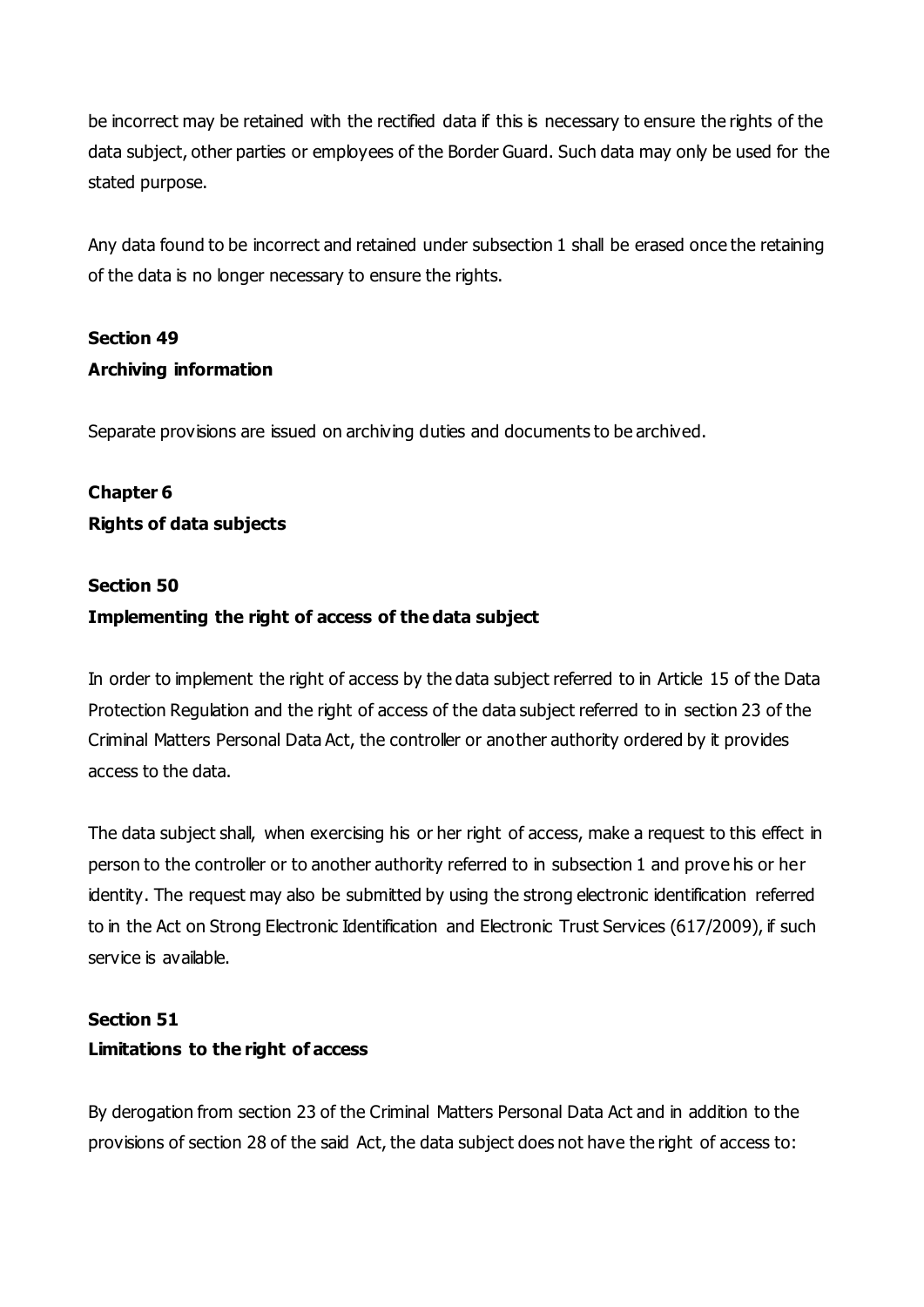1) the personal data referred to in section 12;

2) information concerning the tactical and technical methods of the Border Guard, observation data, personal data of covert human intelligence sources or data used for forensic investigation purposes included in the personal data referred to in sections 8–11.

Provisions on the exercise of the rights of the data subject through the Data Protection Ombudsman are laid down in section 29 of the Criminal Matters Personal Data Act. The request relating to the exercise of the rights shall be made to the Data Protection Ombudsman, the controller or to another authority referred to in section 50, subsection 1 of this Act as provided in subsection 2 of the said section. A request made to the controller or the other authority shall be referred to the Data Protection Ombudsman without delay.

### **Section 52**

## **The right of the data subject to restriction of processing**

Article 18 of the Data Protection Regulation on the right to restriction of processing does not apply to the processing of personal data referred to in this Act.

## **Chapter 7 Miscellaneous provisions**

### **Section 53**

## **An electronic identifier based on the physical characteristics of a person**

To identify a person and to verify the authenticity of a document, the Border Guard has the right, unless otherwise provided, to accept an electronic identifier which is based on the physical characteristics of a person and which is attached to a travel document.

The Border Guard has the right to compare the identifier in the document with the person. An electronic identifier may not be recorded unless otherwise provided.

**Section 54 Penal provision**